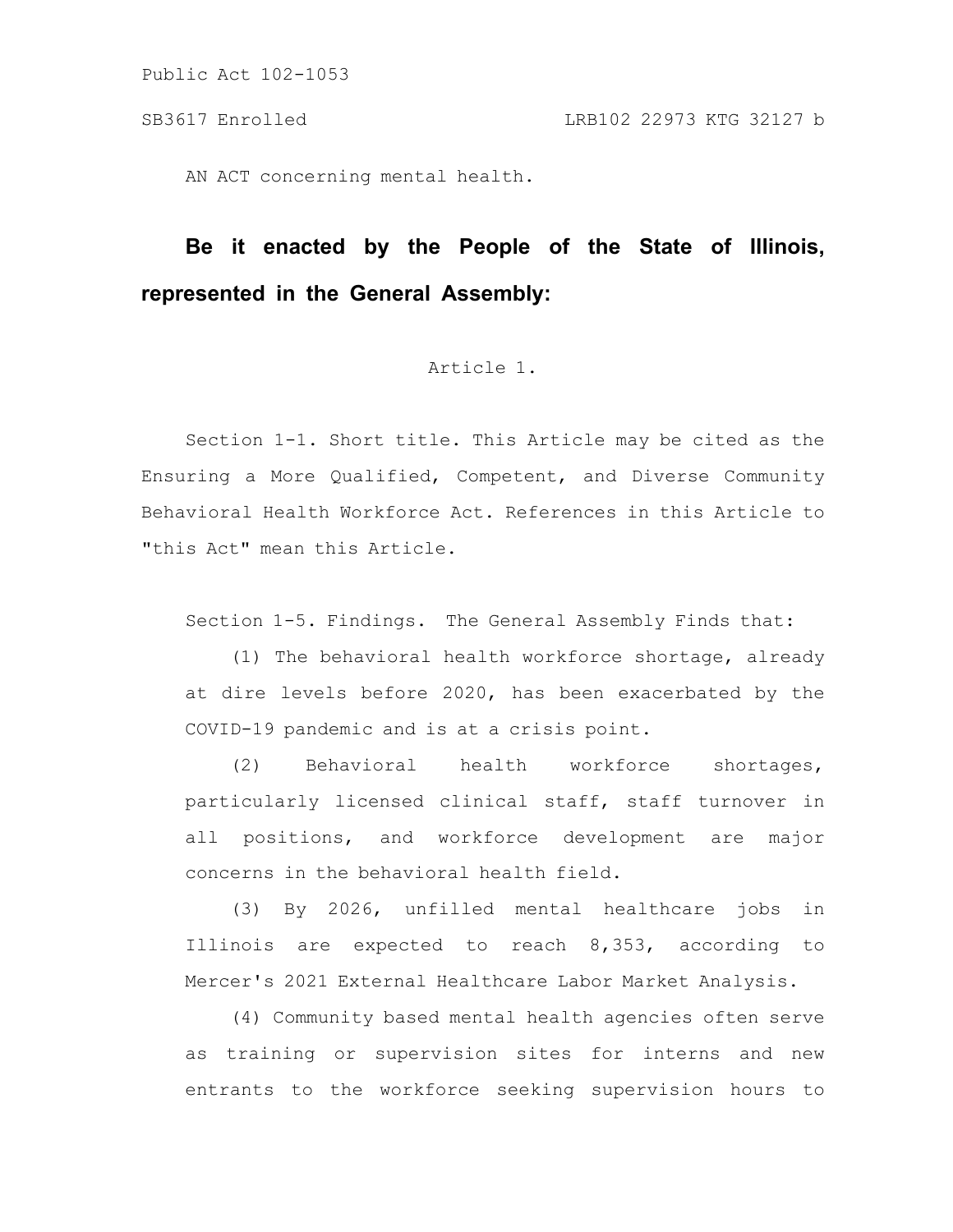meet licensure requirements. These professionals are mandated to complete up to 3000 hours of supervised clinical experience. This places financial and time-resource hardships on these already lean organizations to provide the supervision.

(5) Many new mental health clinicians have to pay an estimated \$10,000-\$30,000 in fees for supervision according to Motivo. The amount is unaffordable for many students, particularly lower-income students, who graduate with tens of thousands of dollars in debt.

(6) Community mental health agencies frequently serve the most complex and chronically ill behavioral health clients, which can be a challenging population for new entrants to the workforce. Many times, professionals leave for better-paid opportunities with lower acuity patients after completing their facility-sponsored supervision requirements.

(7) The lack of compensation for serving as a training or supervision site and staff turnover adversely impact the ability of agencies to better prepare the workforce and meet the needs of their behavioral health clients.

(8) Recognizing and providing financial support for this function will help community-based agencies provide more training or supervision opportunities and may also assist with recruiting and retaining professionals at these sites.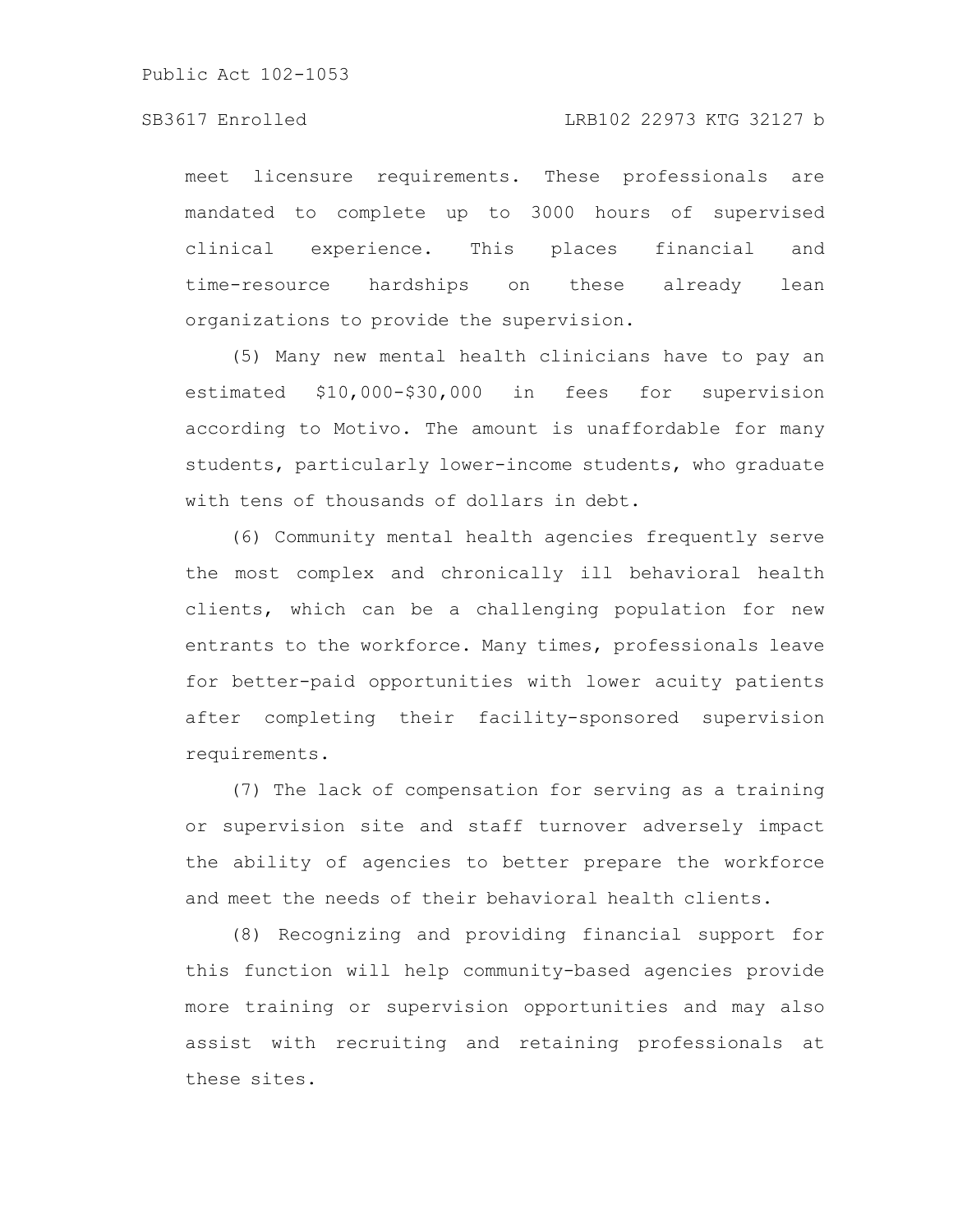(9) Providing financial support for this role would help to address reductions in standard clinical productivity as a result of time spent supervising new workers, enabling better absorption of the costs of high turnover, or allowing for these settings to staff appropriately to support training or supervision.

(10) For individuals seeking their licensure, roadblocks to supervision include cost-prohibitive fees, difficulty finding supervisors, and an even greater supervisor shortage in rural areas.

(11) Beyond fulfilling the required hours to get licensed, clinical supervision has a profound impact on the trajectory of an individual's career and the lives of their clients. Ultimately, effective clinical supervision helps ensure that clients are competently served.

(12) At a time when behavioral health providers report crisis level wait lists that force individuals seeking care to wait for months before they receive care, now more than ever, we need immediate solutions to help strengthen our State's behavioral health workforce.

Section 1-10. Grant awards. To develop and enhance professional development opportunities and diversity in the behavioral health field, and increase access to quality care, the Department of Human Services, Division of Mental Health, shall award grants or contracts to community mental health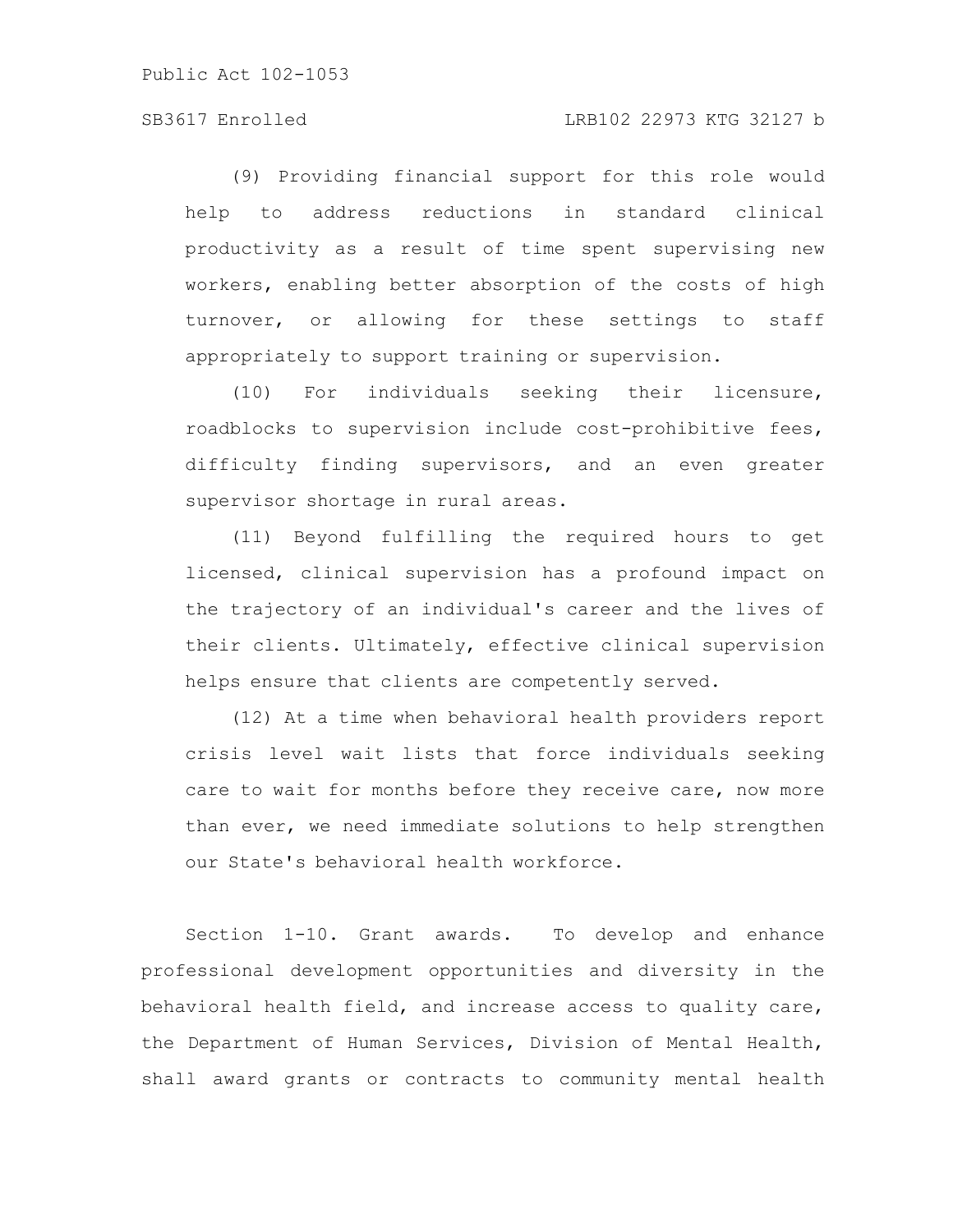#### SB3617 Enrolled LRB102 22973 KTG 32127 b

centers or behavioral health clinics licensed or certified by the Department of Human Services or the Department of Healthcare and Family Services to establish or enhance training and supervision of interns and behavioral health providers-in-training pursuing licensure as a licensed clinical social worker, licensed clinical professional counselor, and licensed marriage and family therapist.

Section 1-15. Use of funds. An eligible entity receiving a grant or contract under this Act shall use funds received through the grant or contract to establish new, or enhance existing, training, and supervision of interns and behavioral health providers-in-training pursuing licensure as a licensed clinical social worker, licensed clinical professional counselor, and licensed marriage and family therapist.

Section 1-20. Priority. In awarding grants and contracts under this Act, the Department of Human Services, Division of Mental Health, shall give priority to eligible entities in underserved urban areas and rural areas of the State.

Section 1-25. Grant terms. A grant or contract awarded under this Act shall be for a period of 3 years. Nothing in the Act precludes grantees to reapply for additional rounds of funding.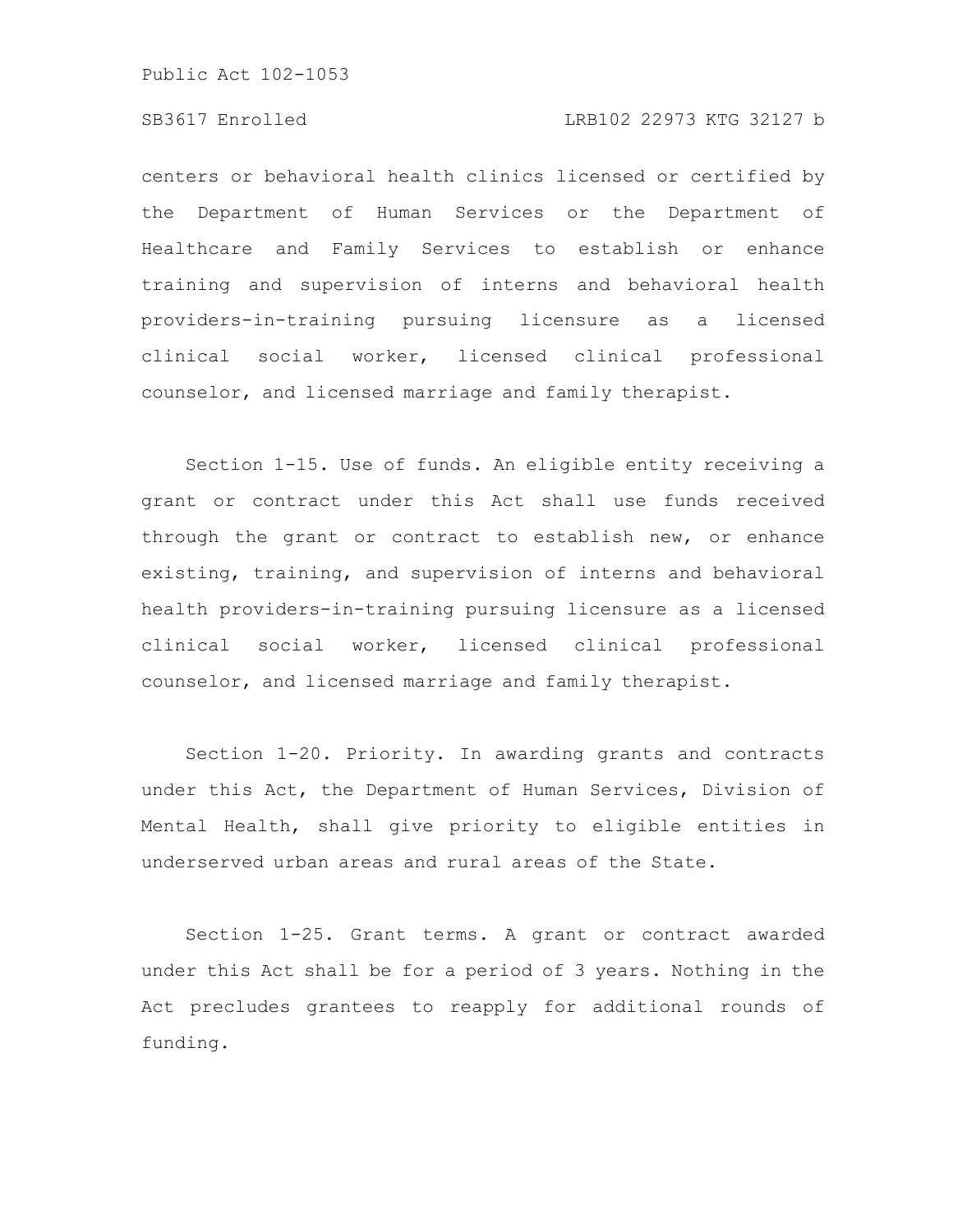#### SB3617 Enrolled LRB102 22973 KTG 32127 b

Section 1-30. Application submission. An entity seeking a grant or contract under this Act shall submit an application at such time, in such manner, and accompanied by such information as the Department of Human Services, Division of Mental Health, may require. Requirements by the Department of Human Services, Division of Mental Health shall be done in a way that ensures minimum additional administrative work.

Section 1-35. Reporting. Reporting requirements for the grant agreement shall be set forth by the Department of Human Services, Division of Mental Health.

Section 1-40. Funding. Funding for the grants or contracts is subject to appropriation.

### Article 3.

Section 3-1. Short title. This Article may be cited as the Recovery and Mental Health Tax Credit Act. References in this Article to "this Act" mean this Article.

Section 3-5. Findings.

(a) In the interest of reducing stigma and increasing the available pool of potential employees, the General Assembly finds and declares that those residents of Illinois diagnosed with mental illness and substance use disorders should be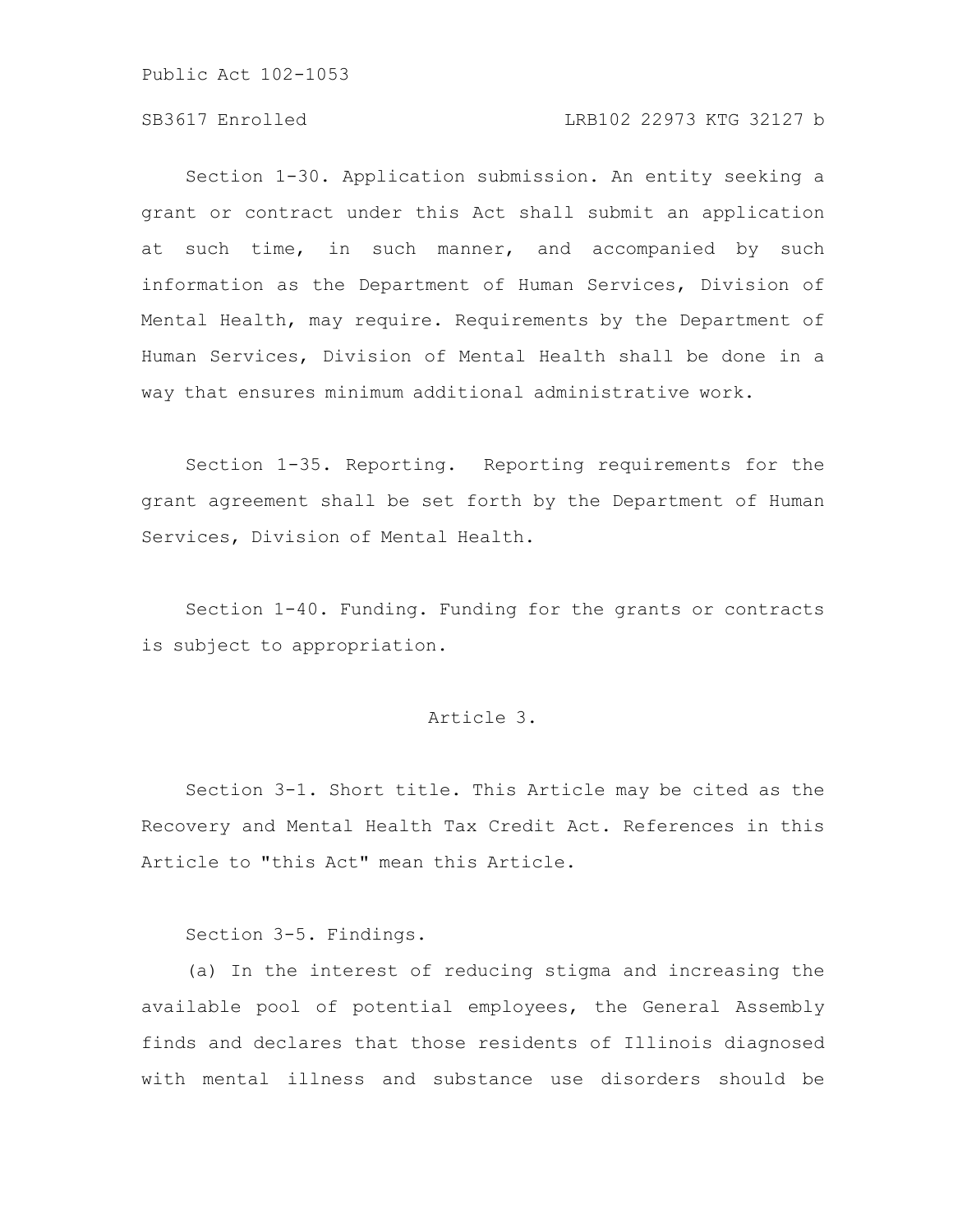#### SB3617 Enrolled LRB102 22973 KTG 32127 b

eligible for and encouraged to seek gainful employment.

(b) The General Assembly finds and declares that minority communities in this State have been more negatively impacted in employment opportunities for minority residents diagnosed with mental illness and substance use disorders and should receive additional employment opportunities and incentives for employing minority residents diagnosed with mental illness or substance use disorders.

(c) Due to the COVID-19 public health emergency, employers in the State of Illinois have suffered negative economic impacts, a loss in workforce, staffing difficulties, and have found it difficult to recruit new workers.

(d) In the interest of providing additional employment opportunities for those residents of Illinois diagnosed with mental illness or substance use disorders and expanding the pool of potential workers in this State, the General Assembly finds and declares that certain qualified employers who employ eligible individuals should be eligible for a tax credit.

Section 3-10. Definitions. As used in this Act:

"Department" means the Department of Human Services.

"Eligible individual" means an individual with a substance use disorder, as that term is defined under Section 1-10 of the Substance Use Disorder Act, or an individual with a mental illness as that term is defined under Section 1-129 of the Mental Health and Developmental Disabilities Code, who is in a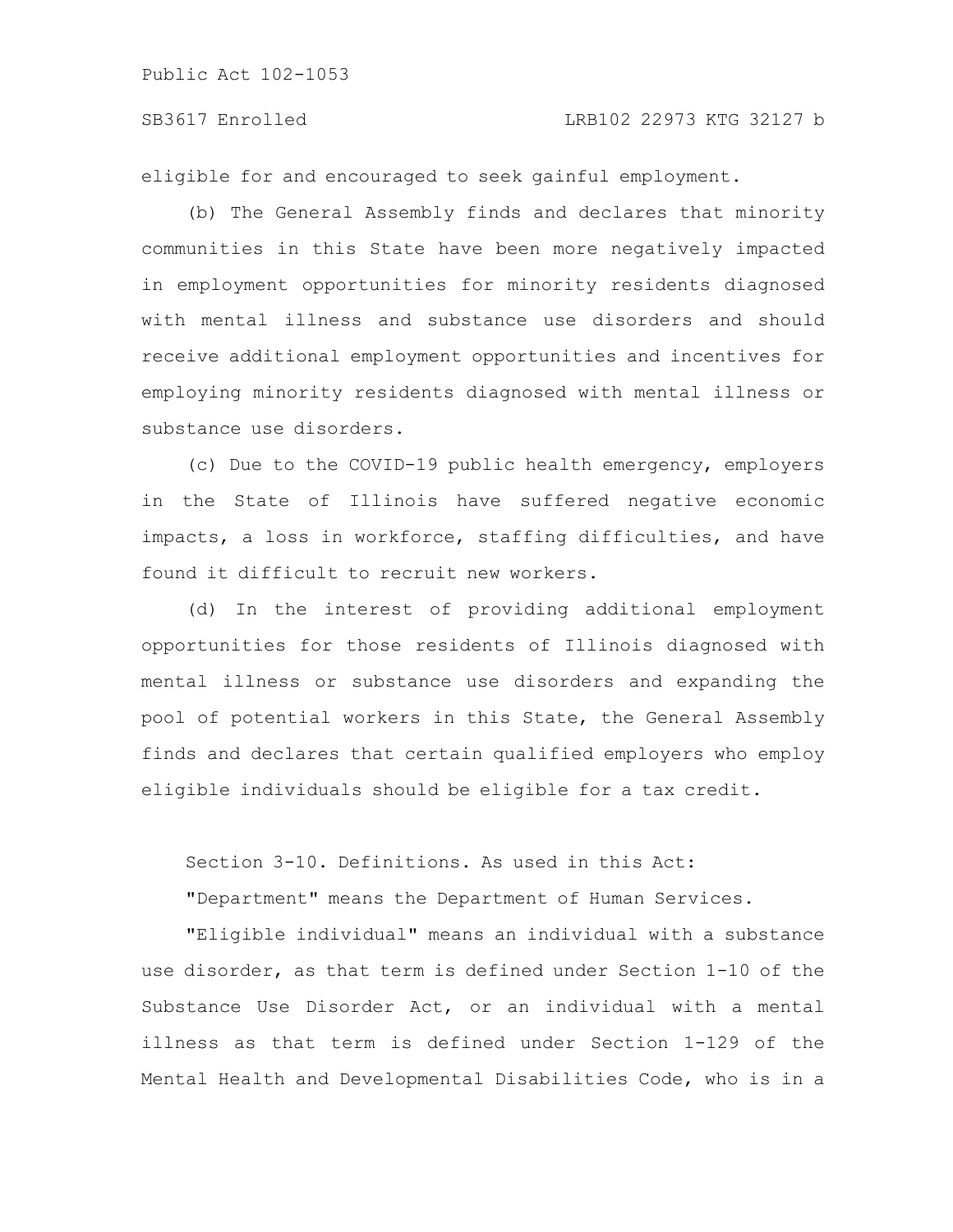#### SB3617 Enrolled LRB102 22973 KTG 32127 b

state of wellness and recovery where there is an abatement of signs and symptoms that characterize active substance use disorder or mental illness and has demonstrated to the qualified employer's satisfaction, pursuant to rules adopted by the Department, that he or she has completed a course of treatment or is currently in receipt of treatment for such substance use disorder or mental illness. A relapse in an individual's state of wellness shall not make the individual ineligible, so long as the individual shows a continued commitment to recovery that aligns with an individual's relapse prevention plan, discharge plan, or recovery plan.

"Qualified employer" means an employer operating within the State that has received a certificate of tax credit from the Department after the Department has determined that the employer:

(1) provides a recovery supportive environment for their employees evidenced by a formal working relationship with a substance use disorder treatment provider or facility or mental health provider or facility, each as may be licensed or certified within the State of Illinois, and providing reasonable accommodation to the employees to address their substance use disorder or mental illness, all at no cost or expense to the eligible individual; and

(2) satisfies all other criteria in this Section and established by the Department to participate in the recovery tax program created hereunder.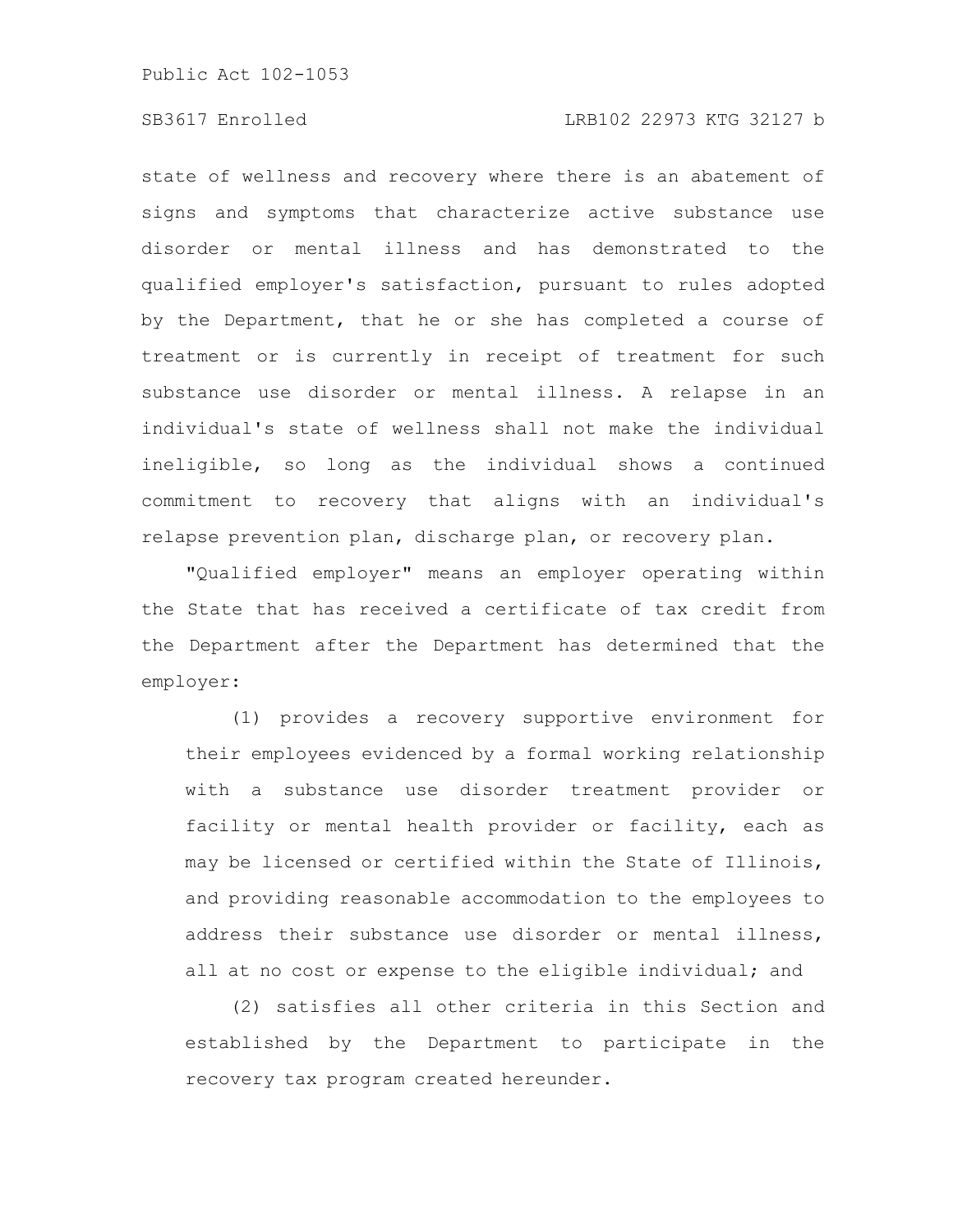"Taxpayer" means any individual, corporation, partnership, trust, or other entity subject to the Illinois income tax. For the purposes of this Act, 2 individuals filing a joint return shall be considered one taxpayer.

Section 3-15. Authorization of tax credit program for individuals in recovery from substance use disorders or mental illness.

(a) For taxable years beginning on or after January 1, 2023, the Department is authorized to and shall establish and administer a recovery tax credit program to provide tax incentives to qualified employers who employ eligible individuals in recovery from a substance use disorder or mental illness in part-time and full-time positions within Illinois. The Department shall award the tax credit by issuance of a certificate of tax credit to the qualified employer, who will present the certificate of tax credit to the Department of Revenue by attaching the certificate to its tax return, as a credit against the qualified employer's income tax liability in accordance with the Illinois Income Tax Act. The Department shall maintain an electronic listing of the certificates issued by which the Department of Revenue may verify tax credit certificates issued.

(b) To be a qualified employer, an employer must apply annually to the Department to claim a credit based upon eligible individuals employed during the preceding calendar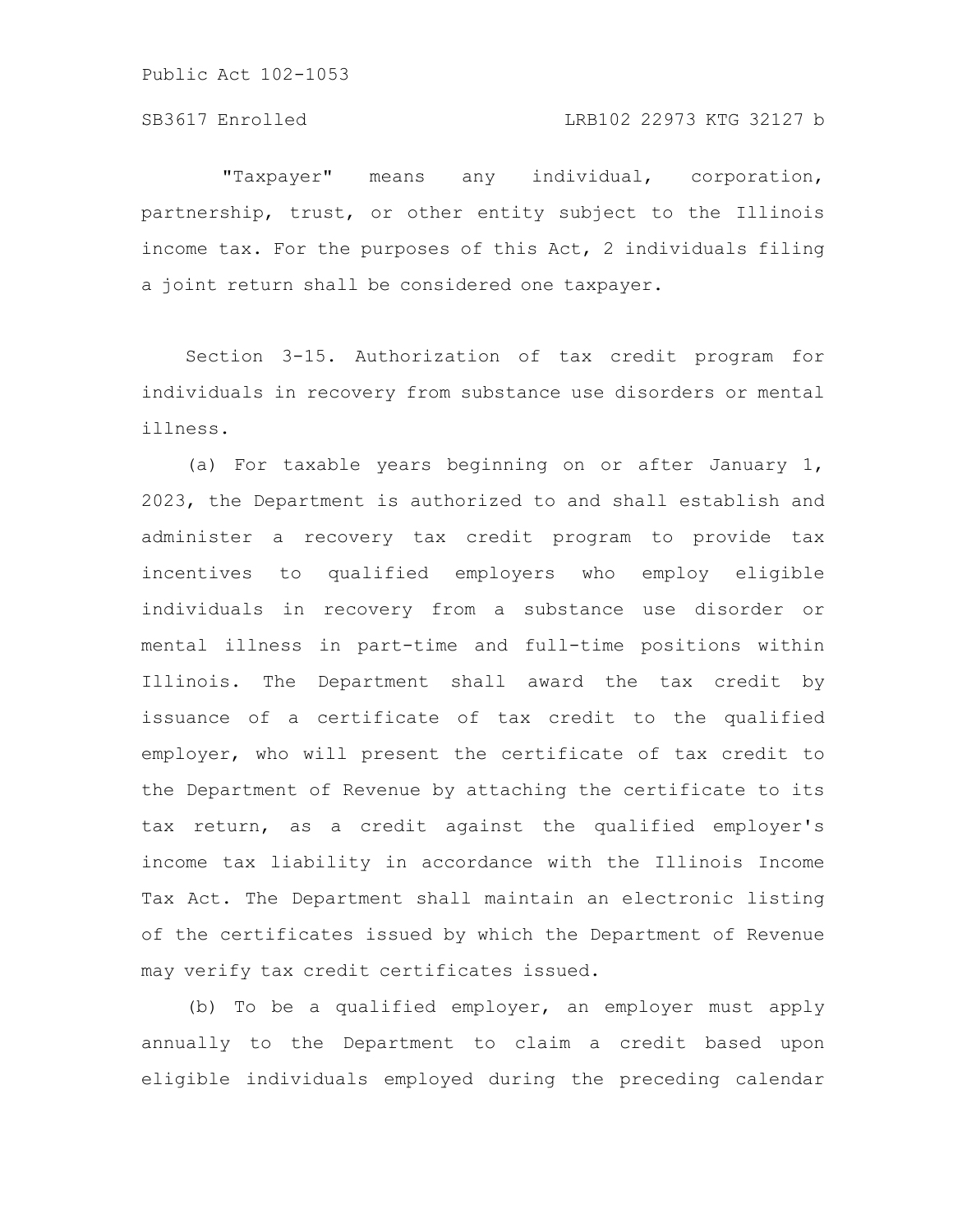#### SB3617 Enrolled LRB102 22973 KTG 32127 b

year, using the forms prescribed by the Department. To be approved for a credit under this Act, the employer must:

(1) agree to provide to the Department the information necessary to demonstrate that the employer has satisfied program eligibility requirements and provided all information requested or needed by the Department, including the number of hours worked by the eligible individual and other information necessary for the Department to calculate the amount of credit permitted; and

(2) agree to provide names, employer identification numbers, amounts that the employer may claim, and other information necessary for the Department to calculate any tax credit.

(c) To be an eligible individual, the individual must be diagnosed with or have been diagnosed with a substance use disorder or mental illness. Disclosure by the eligible individual of his or her mental illness or substance use disorder shall be completely voluntary and his or her health information may not be shared or disclosed under this Act without the eligible individual's express written consent. The eligible individual must have been employed by the qualified employer in this State for a minimum of 500 hours during the applicable calendar year and the tax credit may only begin on the date the eligible individual is hired by the qualified employer and ending on December 31 of that calendar year or the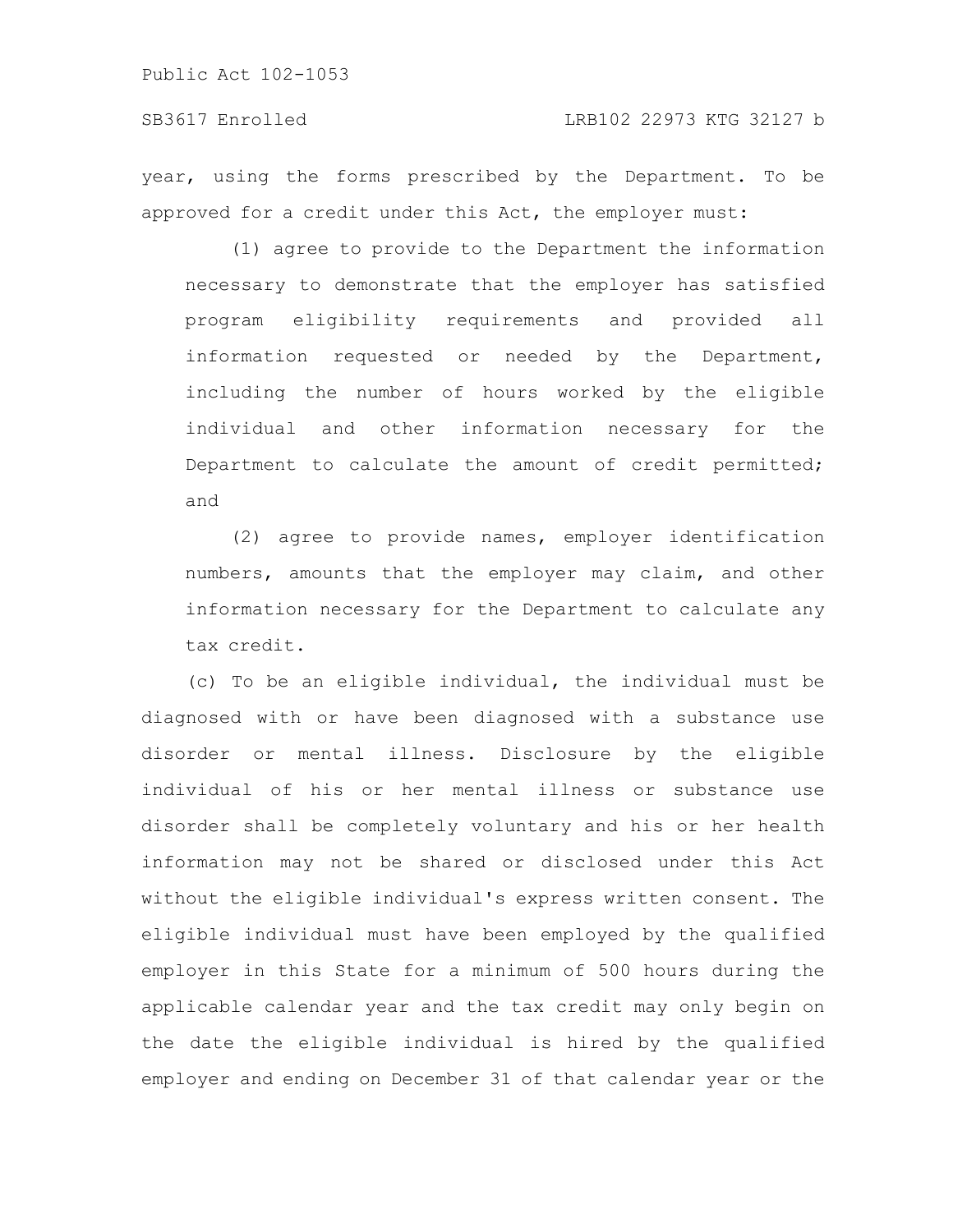#### SB3617 Enrolled LRB102 22973 KTG 32127 b

date that the eligible individual's employment with the qualified employer ends, whichever occurs first. Only one tax credit may be awarded for any eligible individual while employed by the same or related qualified employer. The hours of employment of 2 or more eligible individuals may not be aggregated to reach the minimum number of hours. If an eligible individual has worked in excess of 500 hours between the date of hiring and December 31 of that year, a qualified employer can elect to compute and claim a credit for such eligible individual in that year based on the hours worked by December 31. Alternatively, the qualified employer may elect to include such individual in the computation of the credit in the year immediately succeeding the year in which the eligible individual was hired. In that case, the credit shall be computed on the basis of all hours worked by the eligible individual from the date of hire to the earlier of the last day of employment or December 31 of the succeeding year.

(d) If Department criteria and all other requirements are met, a qualified employer shall be entitled to a tax credit equal to the product of \$1 and the number of hours worked by each eligible individual during the eligible individual's period of employment with the qualified employer. The tax credit awarded under this Act may not exceed \$2,000 per eligible individual employed by the qualified employer in this State. In determining the amount of tax credit that any qualified employer may claim, the Department shall review all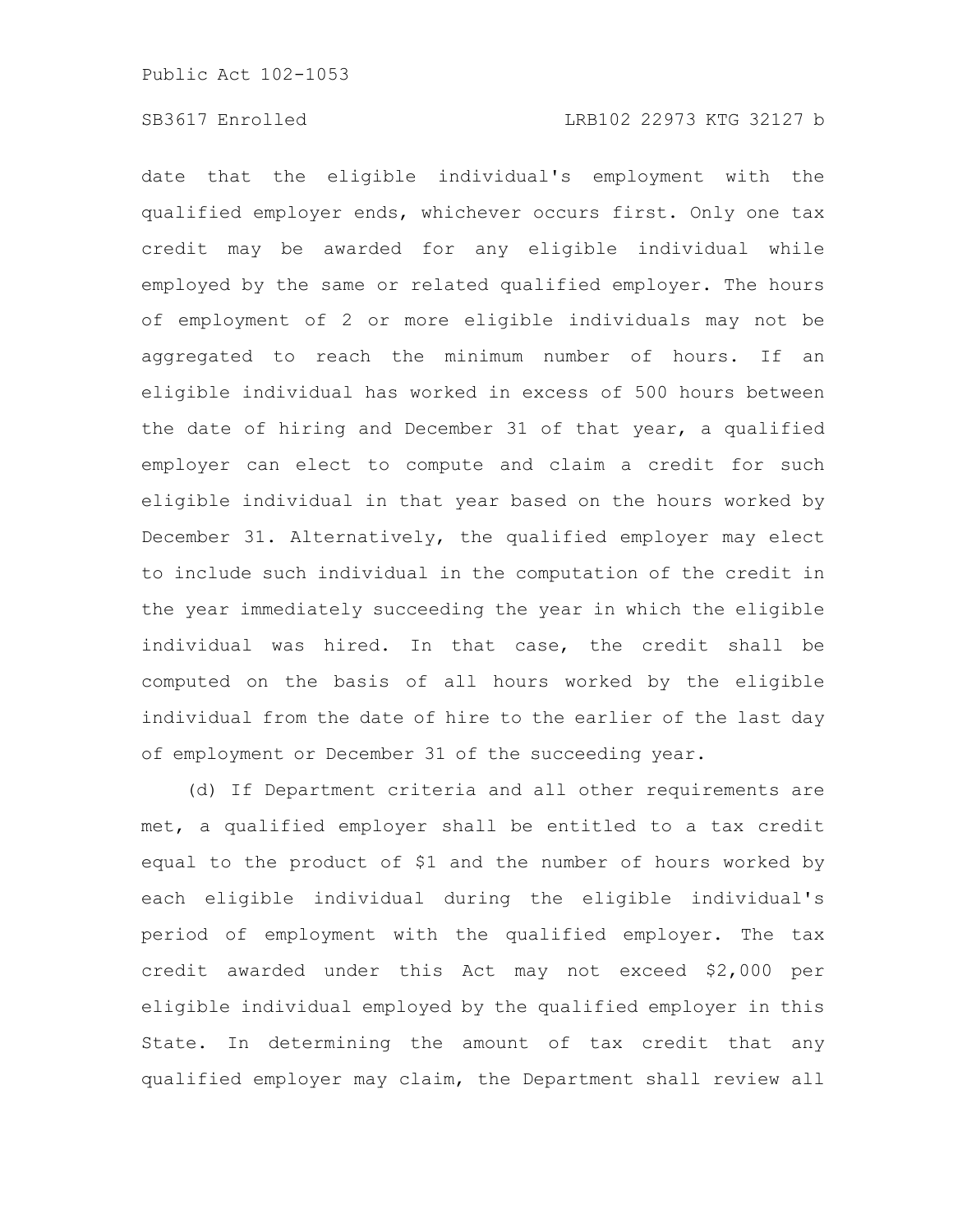### SB3617 Enrolled LRB102 22973 KTG 32127 b

claims submitted for credit by all employers and, to the extent that the total amount claimed by employers exceeds the amount allocated for this program in that calendar year, shall issue tax credits on a pro rata basis corresponding to each qualified employer's share of the total amount claimed.

(e) The aggregate amount of all credits the Department may award under this Act in any calendar year may not exceed \$2,000,000.

(f) A taxpayer who is a qualified employer who has received a certificate of tax credit from the Department shall be allowed a credit against the tax imposed equal to the amount shown on such certificate of tax credit.

(g) The credit must be claimed in the taxable year in which the tax credit certificate is issued. The credit cannot reduce a taxpayer's liability to less than zero. If the amount of the credit exceeds the tax liability for the year, the credit may not be carried forward.

(h) If the taxpayer is a partnership or Subchapter S corporation the credit shall be allowed to the partners or shareholders in accordance with the determination of income and distributive share of income under Sections 702 and 704 and subchapter S of the Internal Revenue Code.

(i) In carrying out this Act, no patient-specific information shall be shared or disclosed. Any individual or patient-specific information collected by the Department or the Department of Revenue shall not be subject to public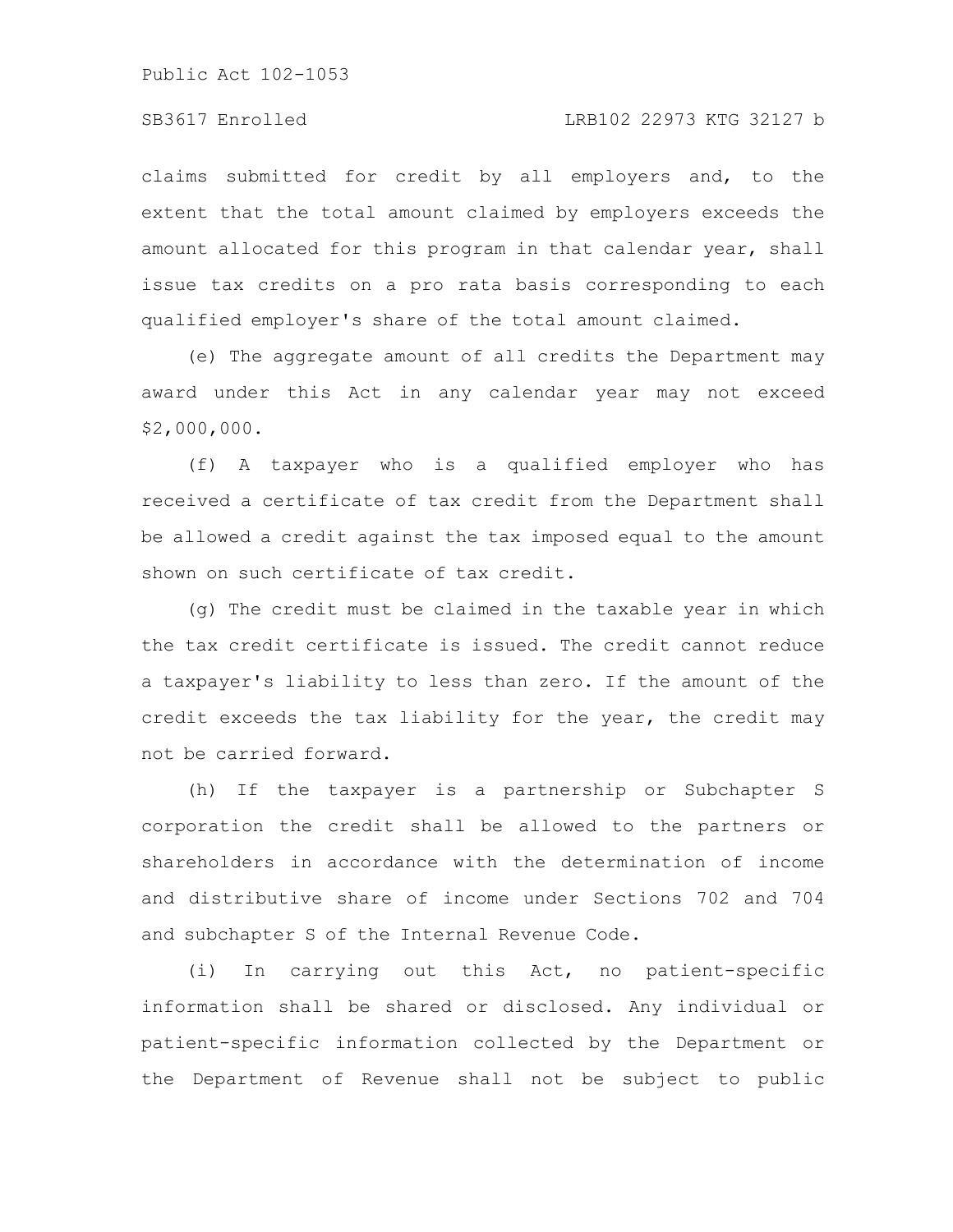disclosure or Freedom of Information Act requests.

(j) The credit under this Act is exempt from the provisions of Section 250 of the Illinois Income Tax Act.

Section 3-20. Advisory Council on Mental Illness and Substance Use Disorder Impacts on Employment Opportunities within Minority Communities. The Secretary of the Department shall appoint the Advisory Council on Mental Illness and Substance Use Disorder Impacts on Employment Opportunities within Minority Communities, to be composed of 15 members, which shall include a balanced representation of recipients, services providers, employers, local governmental units, community and welfare advocacy groups, academia, and the general public. The Advisory Council shall advise the Department regarding all aspects of employment impacts resulting from mental illnesses and substance use disorders within minority communities, tax credits, outreach, marketing, and education about the tax credit and employment opportunities, and other areas as deemed appropriate by the Secretary. In appointing the first Council, the Secretary shall name 8 members to terms of 2 years and 7 members to serve terms of 4 years, all of whom shall be appointed within 6 months of the effective date of this Act. All members appointed thereafter shall serve terms of 4 years. Members shall serve without compensation other than reimbursement of expenses actually incurred in the performance of their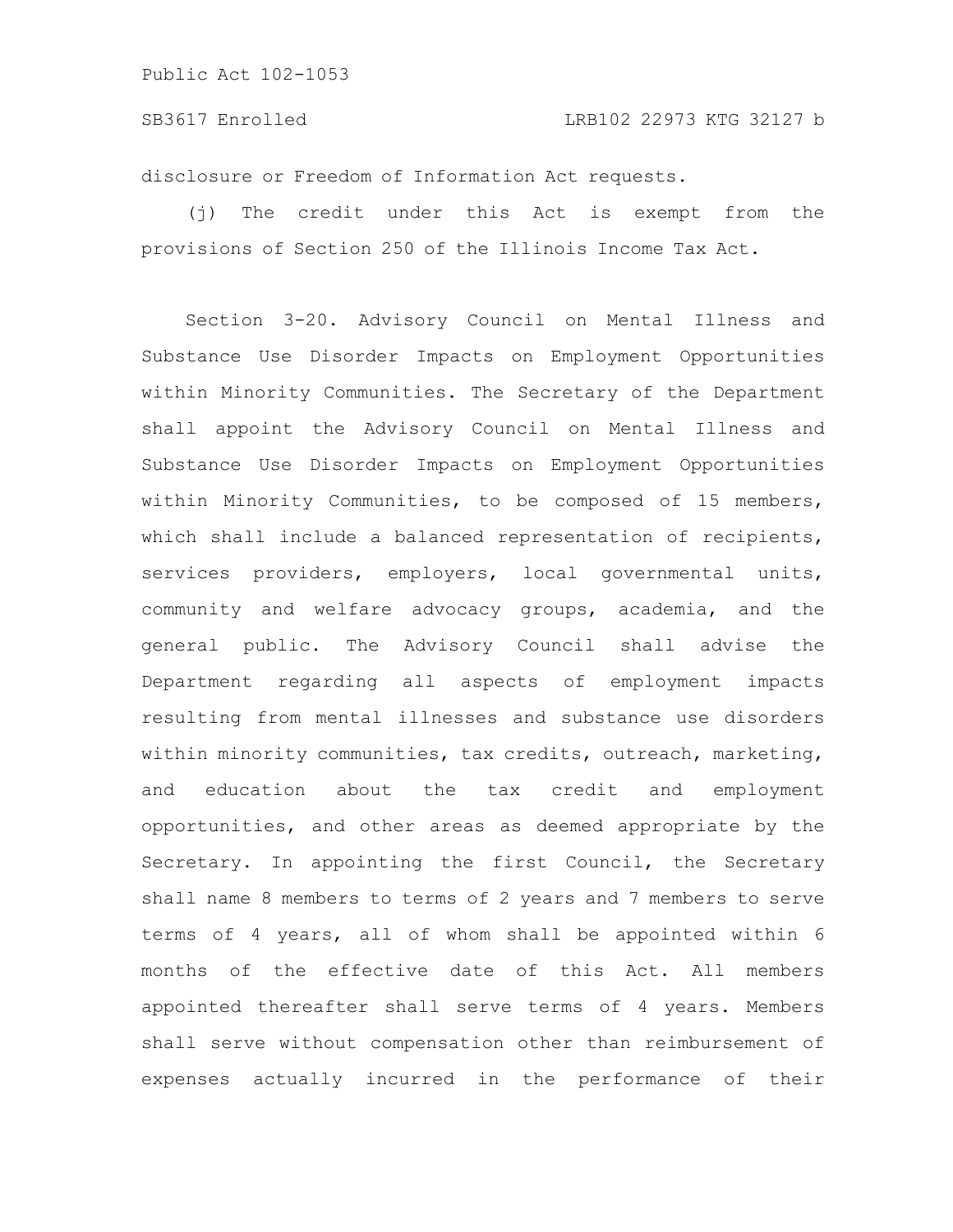### SB3617 Enrolled LRB102 22973 KTG 32127 b

official duties. At its first meeting, the Advisory Council shall select a chair from among its members. The Advisory Council shall meet at least quarterly and at other times at the call of the chair.

Section 3-25. Powers. The Department shall adopt rules for the administration of this Act. The Department may enter into an intergovernmental agreement with the Department of Revenue for the administration of this Act.

Section 3-30. The Illinois Income Tax Act is amended by adding Section 232 as follows:

(35 ILCS 5/232 new)

Sec. 232. Recovery and Mental Health Tax Credit Act. For taxable years beginning on or after January 1, 2023, a taxpayer who has been awarded a credit under the Recovery and Mental Health Tax Credit Act is entitled to a credit against the tax imposed by subsections (a) and (b) of Section 201 as provided in that Act. This Section is exempt from the provisions of Section 250.

#### Article 5.

Section 5-5. The Specialized Mental Health Rehabilitation Act of 2013 is amended by changing Sections 1-102 and 2-102.5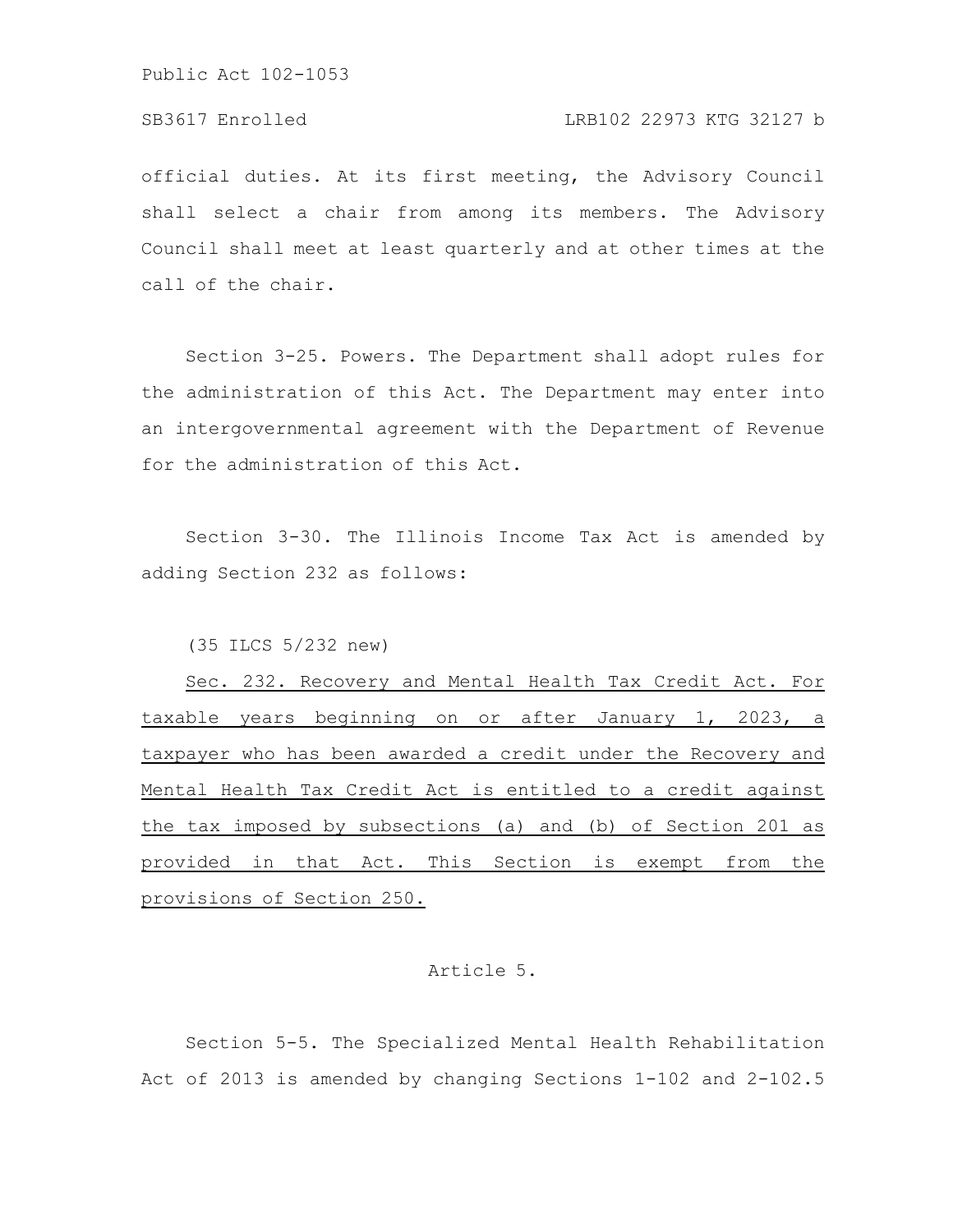SB3617 Enrolled LRB102 22973 KTG 32127 b

as follows:

(210 ILCS 49/1-102)

Sec. 1-102. Definitions. For the purposes of this Act, unless the context otherwise requires:

"Abuse" means any physical or mental injury or sexual assault inflicted on a consumer other than by accidental means in a facility.

"Accreditation" means any of the following:

(1) the Joint Commission;

(2) the Commission on Accreditation of Rehabilitation Facilities;

(3) the Healthcare Facilities Accreditation Program; or

(4) any other national standards of care as approved by the Department.

"APRN" means an Advanced Practice Registered Nurse, nationally certified as a mental health or psychiatric nurse practitioner and licensed under the Nurse Practice Act.

"Applicant" means any person making application for a license or a provisional license under this Act.

"Consumer" means a person, 18 years of age or older, admitted to a mental health rehabilitation facility for evaluation, observation, diagnosis, treatment, stabilization, recovery, and rehabilitation.

"Consumer" does not mean any of the following: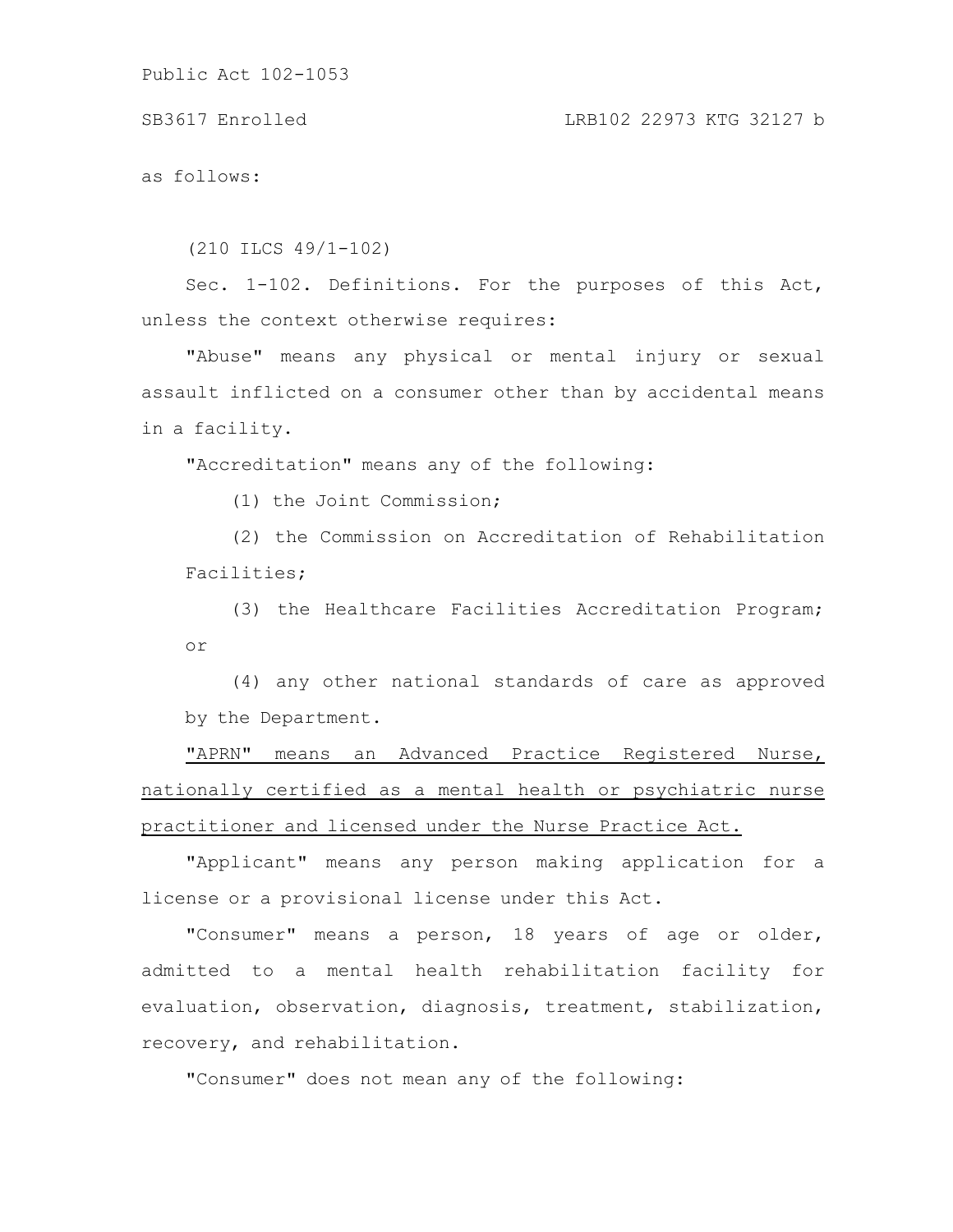#### SB3617 Enrolled LRB102 22973 KTG 32127 b

(i) an individual requiring a locked setting;

(ii) an individual requiring psychiatric hospitalization because of an acute psychiatric crisis;

(iii) an individual under 18 years of age;

(iv) an individual who is actively suicidal or violent toward others;

(v) an individual who has been found unfit to stand trial;

(vi) an individual who has been found not guilty by reason of insanity based on committing a violent act, such as sexual assault, assault with a deadly weapon, arson, or murder;

(vii) an individual subject to temporary detention and examination under Section 3-607 of the Mental Health and Developmental Disabilities Code;

(viii) an individual deemed clinically appropriate for inpatient admission in a State psychiatric hospital; and

(ix) an individual transferred by the Department of Corrections pursuant to Section 3-8-5 of the Unified Code of Corrections.

"Consumer record" means a record that organizes all information on the care, treatment, and rehabilitation services rendered to a consumer in a specialized mental health rehabilitation facility.

"Controlled drugs" means those drugs covered under the federal Comprehensive Drug Abuse Prevention Control Act of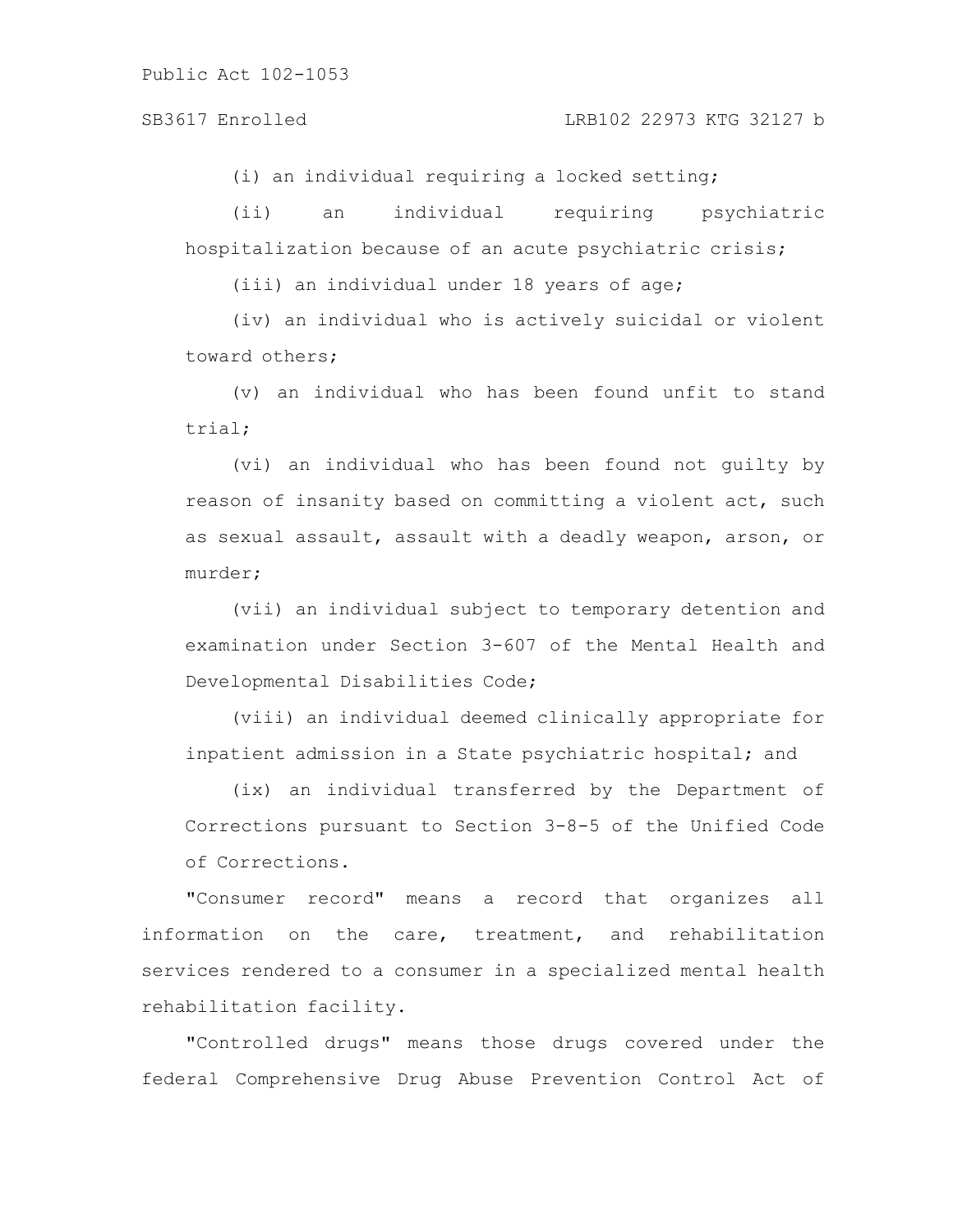1970, as amended, or the Illinois Controlled Substances Act. "Department" means the Department of Public Health.

"Discharge" means the full release of any consumer from a facility.

"Drug administration" means the act in which a single dose of a prescribed drug or biological is given to a consumer. The complete act of administration entails removing an individual dose from a container, verifying the dose with the prescriber's orders, giving the individual dose to the consumer, and promptly recording the time and dose given.

"Drug dispensing" means the act entailing the following of a prescription order for a drug or biological and proper selection, measuring, packaging, labeling, and issuance of the drug or biological to a consumer.

"Emergency" means a situation, physical condition, or one or more practices, methods, or operations which present imminent danger of death or serious physical or mental harm to consumers of a facility.

"Facility" means a specialized mental health rehabilitation facility that provides at least one of the following services: (1) triage center; (2) crisis stabilization; (3) recovery and rehabilitation supports; or (4) transitional living units for 3 or more persons. The facility shall provide a 24-hour program that provides intensive support and recovery services designed to assist persons, 18 years or older, with mental disorders to develop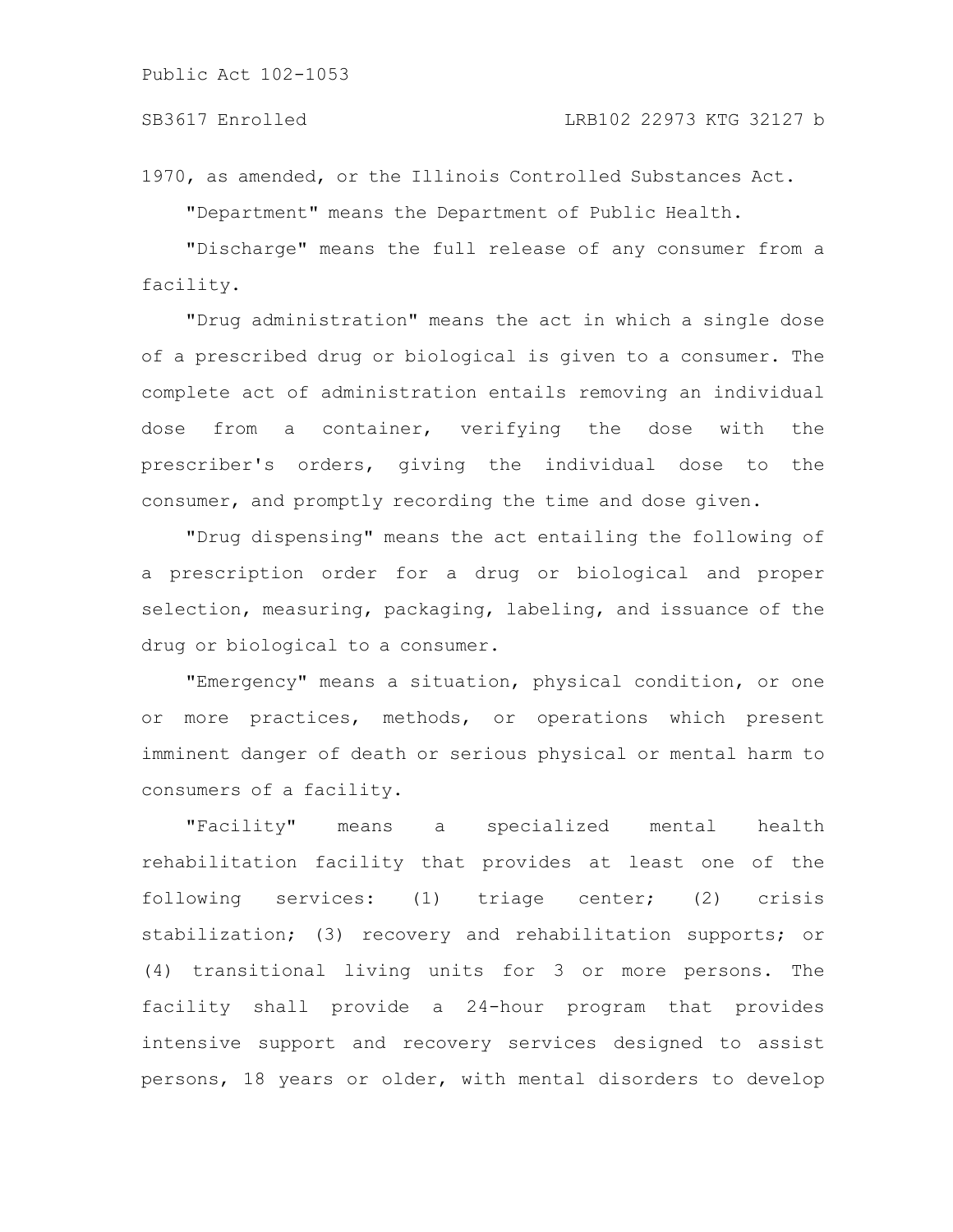the skills to become self-sufficient and capable of increasing levels of independent functioning. It includes facilities that meet the following criteria:

(1) 100% of the consumer population of the facility has a diagnosis of serious mental illness;

(2) no more than 15% of the consumer population of the facility is 65 years of age or older;

(3) none of the consumers are non-ambulatory;

(4) none of the consumers have a primary diagnosis of moderate, severe, or profound intellectual disability; and

(5) the facility must have been licensed under the Specialized Mental Health Rehabilitation Act or the Nursing Home Care Act immediately preceding July 22, 2013 (the effective date of this Act) and qualifies as an institute for mental disease under the federal definition of the term.

"Facility" does not include the following:

(1) a home, institution, or place operated by the federal government or agency thereof, or by the State of Illinois;

(2) a hospital, sanitarium, or other institution whose principal activity or business is the diagnosis, care, and treatment of human illness through the maintenance and operation as organized facilities therefor which is required to be licensed under the Hospital Licensing Act;

(3) a facility for child care as defined in the Child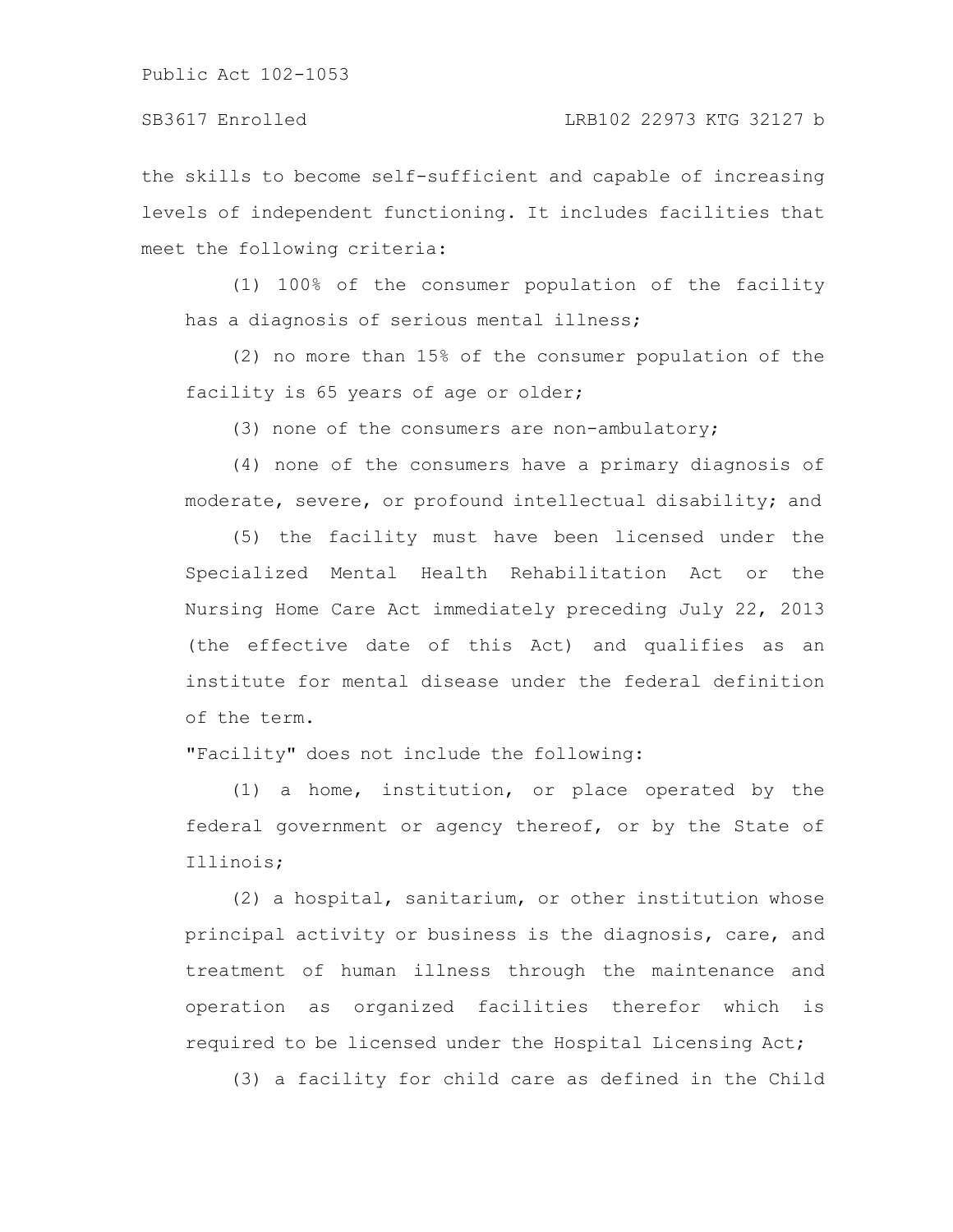Care Act of 1969;

(4) a community living facility as defined in the Community Living Facilities Licensing Act;

(5) a nursing home or sanatorium operated solely by and for persons who rely exclusively upon treatment by spiritual means through prayer, in accordance with the creed or tenets of any well-recognized church or religious denomination; however, such nursing home or sanatorium shall comply with all local laws and rules relating to sanitation and safety;

(6) a facility licensed by the Department of Human Services as a community-integrated living arrangement as defined in the Community-Integrated Living Arrangements Licensure and Certification Act;

(7) a supportive residence licensed under the Supportive Residences Licensing Act;

(8) a supportive living facility in good standing with the program established under Section 5-5.01a of the Illinois Public Aid Code, except only for purposes of the employment of persons in accordance with Section 3-206.01 of the Nursing Home Care Act;

(9) an assisted living or shared housing establishment licensed under the Assisted Living and Shared Housing Act, except only for purposes of the employment of persons in accordance with Section 3-206.01 of the Nursing Home Care Act;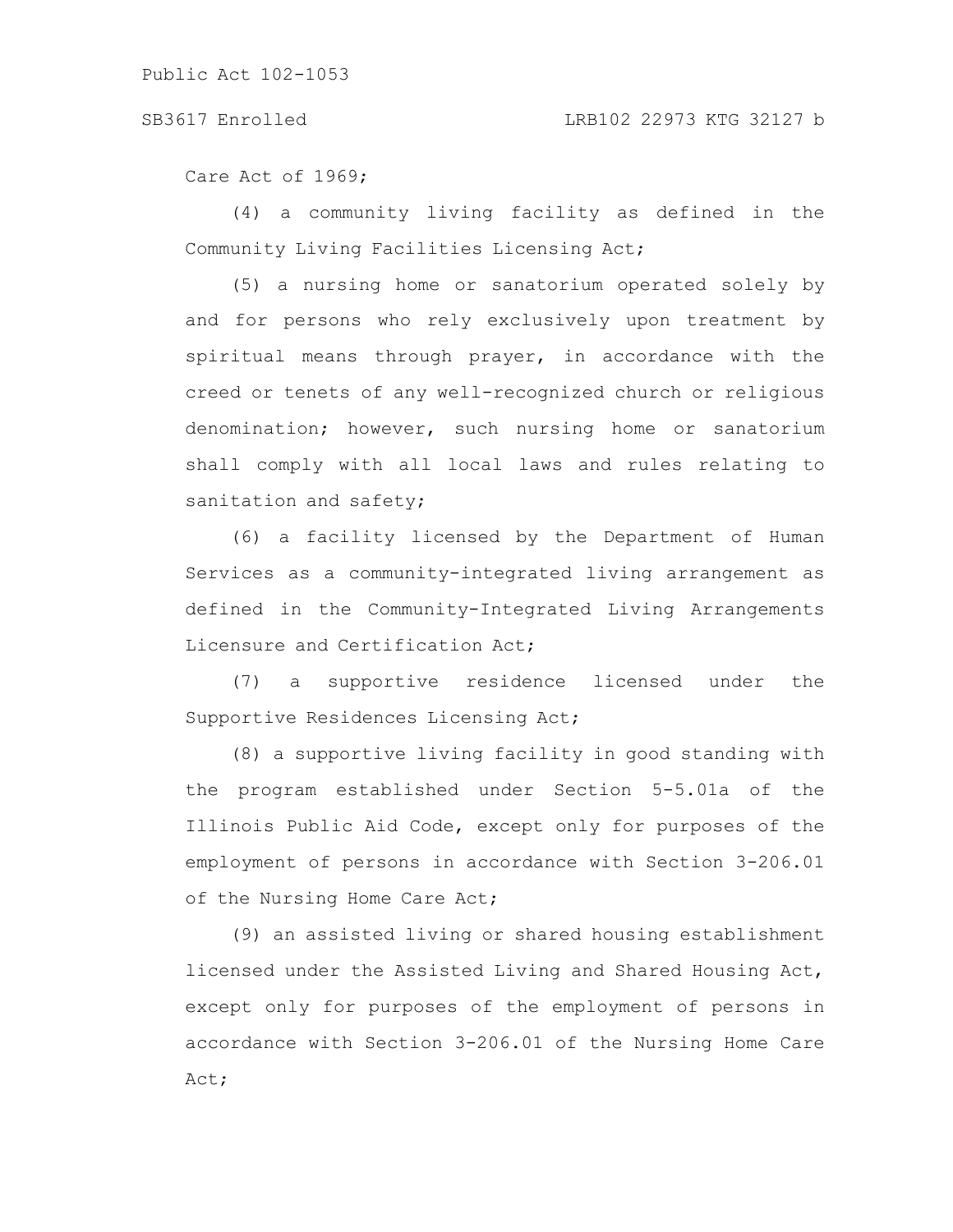(10) an Alzheimer's disease management center alternative health care model licensed under the Alternative Health Care Delivery Act;

(11) a home, institution, or other place operated by or under the authority of the Illinois Department of Veterans' Affairs;

(12) a facility licensed under the ID/DD Community Care Act;

(13) a facility licensed under the Nursing Home Care Act after July 22, 2013 (the effective date of this Act); or

(14) a facility licensed under the MC/DD Act.

"Executive director" means a person who is charged with the general administration and supervision of a facility licensed under this Act and who is a licensed nursing home administrator, licensed practitioner of the healing arts, or qualified mental health professional.

"Guardian" means a person appointed as a guardian of the person or guardian of the estate, or both, of a consumer under the Probate Act of 1975.

"Identified offender" means a person who meets any of the following criteria:

(1) Has been convicted of, found guilty of, adjudicated delinquent for, found not guilty by reason of insanity for, or found unfit to stand trial for, any felony offense listed in Section 25 of the Health Care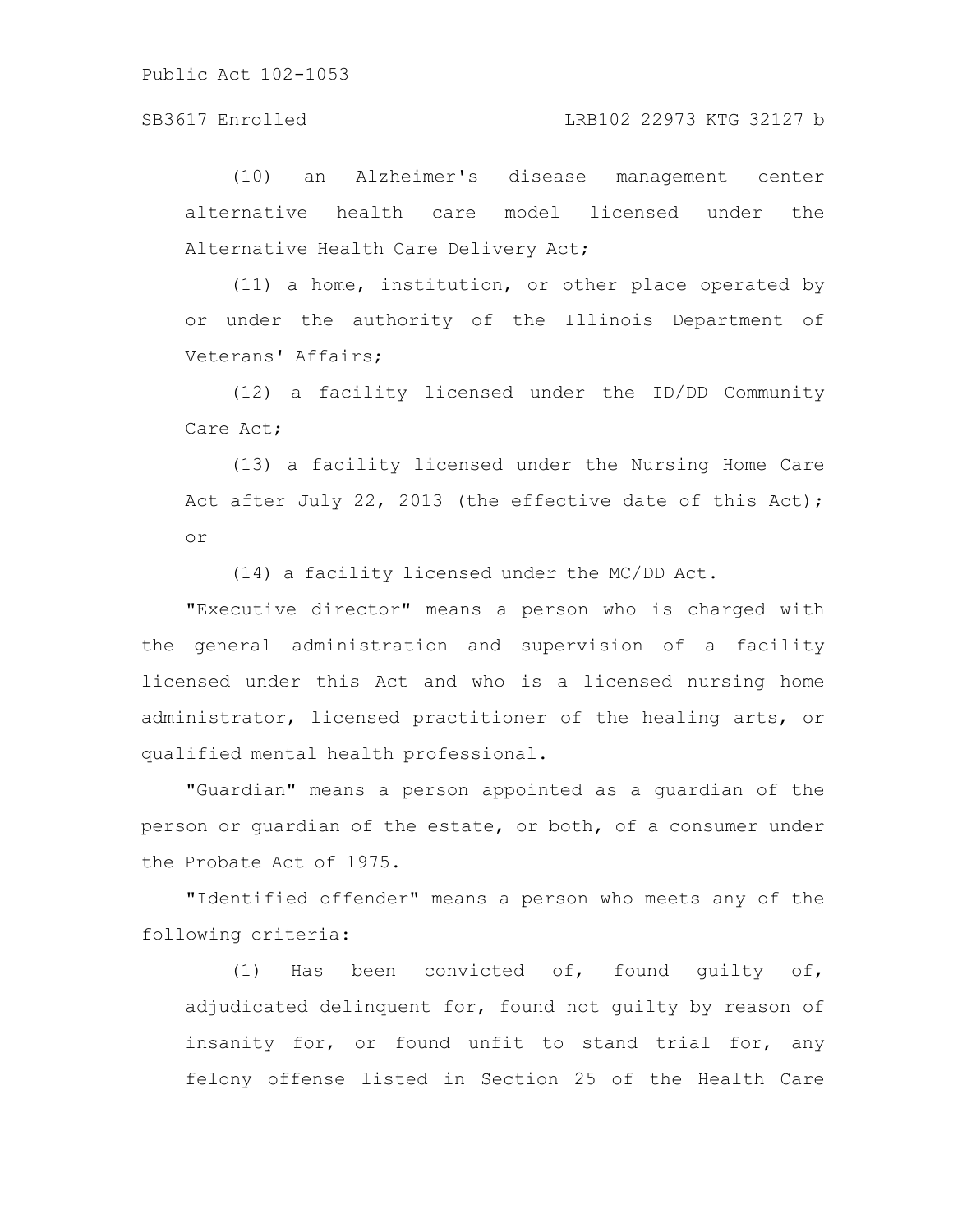Worker Background Check Act, except for the following:

(i) a felony offense described in Section 10-5 of the Nurse Practice Act;

(ii) a felony offense described in Section 4, 5, 6, 8, or 17.02 of the Illinois Credit Card and Debit Card Act;

(iii) a felony offense described in Section 5, 5.1, 5.2, 7, or 9 of the Cannabis Control Act;

(iv) a felony offense described in Section 401, 401.1, 404, 405, 405.1, 407, or 407.1 of the Illinois Controlled Substances Act; and

(v) a felony offense described in the Methamphetamine Control and Community Protection Act.

(2) Has been convicted of, adjudicated delinquent for, found not guilty by reason of insanity for, or found unfit to stand trial for, any sex offense as defined in subsection (c) of Section 10 of the Sex Offender Management Board Act.

"Transitional living units" are residential units within a facility that have the purpose of assisting the consumer in developing and reinforcing the necessary skills to live independently outside of the facility. The duration of stay in such a setting shall not exceed 120 days for each consumer. Nothing in this definition shall be construed to be a prerequisite for transitioning out of a facility.

"Licensee" means the person, persons, firm, partnership,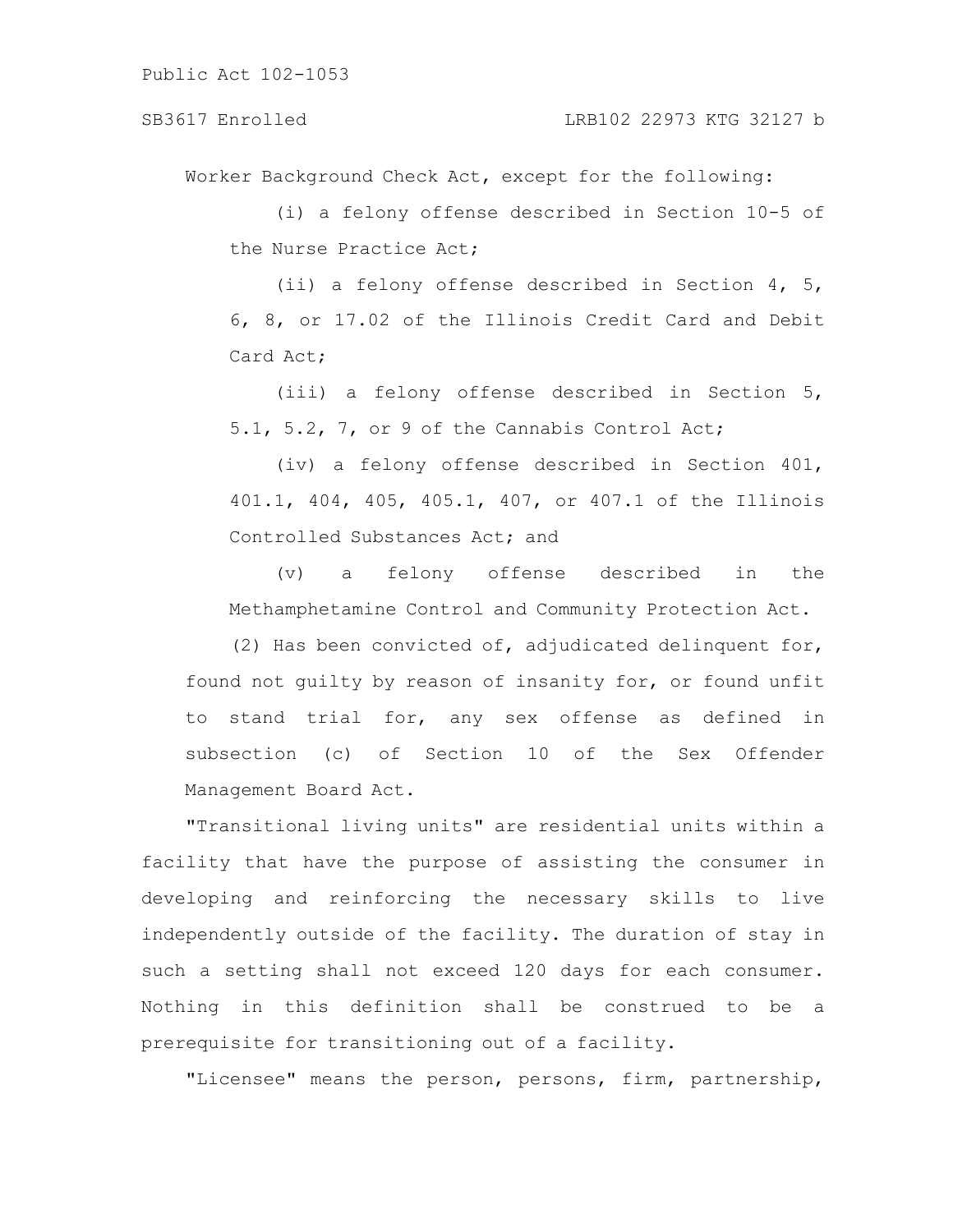association, organization, company, corporation, or business trust to which a license has been issued.

"Misappropriation of a consumer's property" means the deliberate misplacement, exploitation, or wrongful temporary or permanent use of a consumer's belongings or money without the consent of a consumer or his or her guardian.

"Neglect" means a facility's failure to provide, or willful withholding of, adequate medical care, mental health treatment, psychiatric rehabilitation, personal care, or assistance that is necessary to avoid physical harm and mental anguish of a consumer.

"Personal care" means assistance with meals, dressing, movement, bathing, or other personal needs, maintenance, or general supervision and oversight of the physical and mental well-being of an individual who is incapable of maintaining a private, independent residence or who is incapable of managing his or her person, whether or not a guardian has been appointed for such individual. "Personal care" shall not be construed to confine or otherwise constrain a facility's pursuit to develop the skills and abilities of a consumer to become self-sufficient and capable of increasing levels of independent functioning.

"Recovery and rehabilitation supports" means a program that facilitates a consumer's longer-term symptom management and stabilization while preparing the consumer for transitional living units by improving living skills and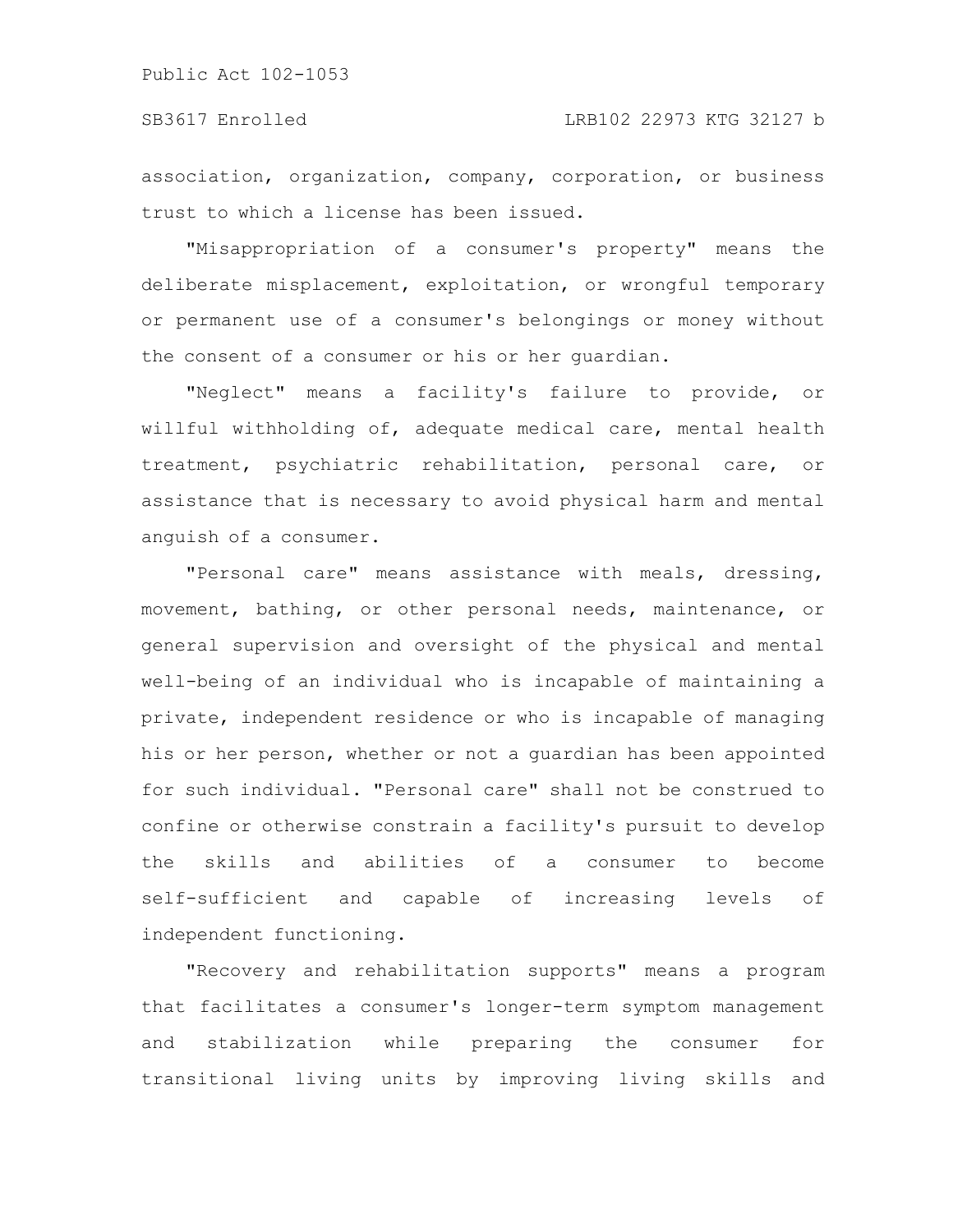community socialization. The duration of stay in such a setting shall be established by the Department by rule.

"Restraint" means:

(i) a physical restraint that is any manual method or physical or mechanical device, material, or equipment attached or adjacent to a consumer's body that the consumer cannot remove easily and restricts freedom of movement or normal access to one's body; devices used for positioning, including, but not limited to, bed rails, gait belts, and cushions, shall not be considered to be restraints for purposes of this Section; or

(ii) a chemical restraint that is any drug used for discipline or convenience and not required to treat medical symptoms; the Department shall, by rule, designate certain devices as restraints, including at least all those devices that have been determined to be restraints by the United States Department of Health and Human Services in interpretive guidelines issued for the purposes of administering Titles XVIII and XIX of the federal Social Security Act. For the purposes of this Act, restraint shall be administered only after utilizing a coercive free environment and culture.

"Self-administration of medication" means consumers shall be responsible for the control, management, and use of their own medication.

"Crisis stabilization" means a secure and separate unit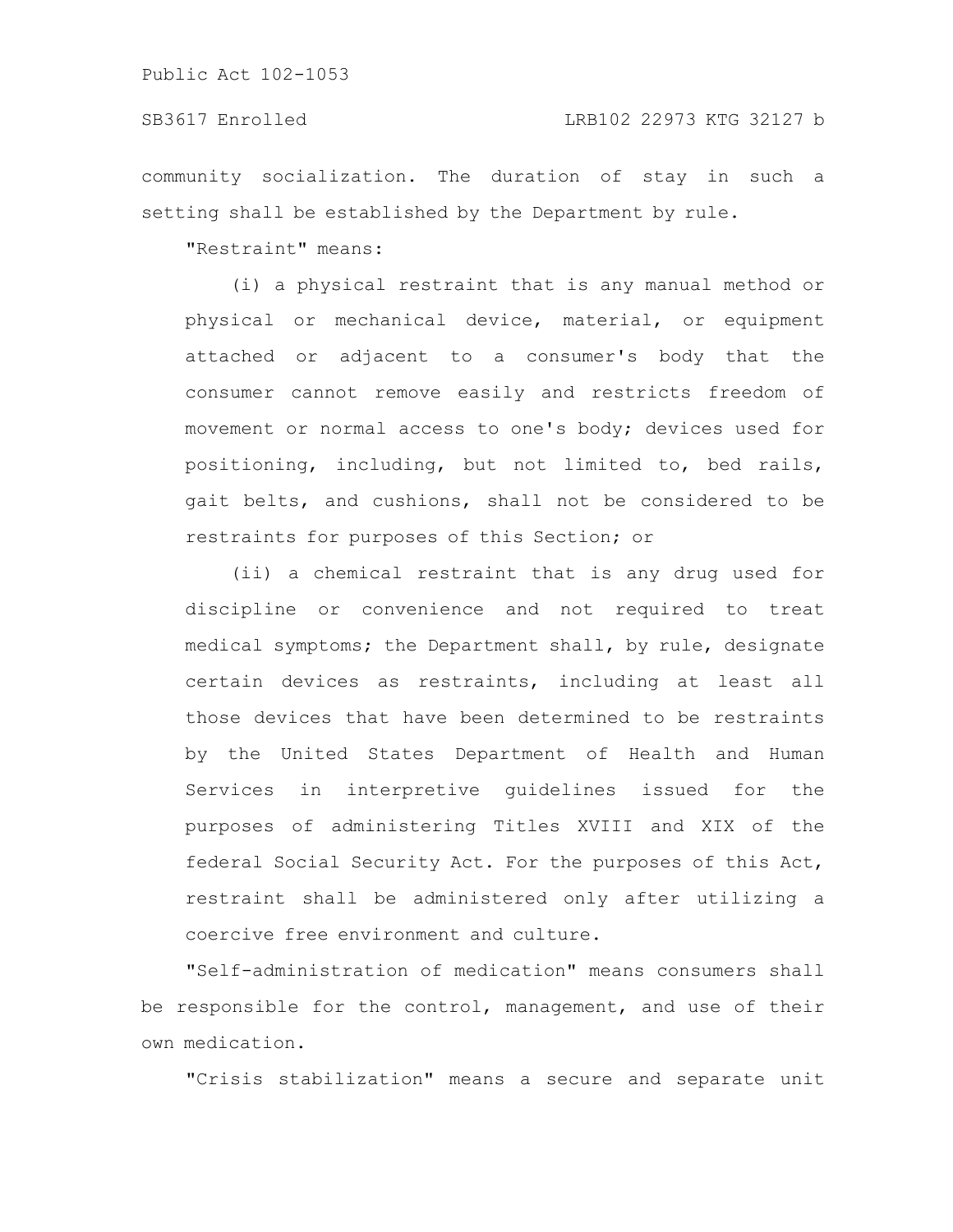that provides short-term behavioral, emotional, or psychiatric crisis stabilization as an alternative to hospitalization or re-hospitalization for consumers from residential or community placement. The duration of stay in such a setting shall not exceed 21 days for each consumer.

"Therapeutic separation" means the removal of a consumer from the milieu to a room or area which is designed to aid in the emotional or psychiatric stabilization of that consumer.

"Triage center" means a non-residential 23-hour center that serves as an alternative to emergency room care, hospitalization, or re-hospitalization for consumers in need of short-term crisis stabilization. Consumers may access a triage center from a number of referral sources, including family, emergency rooms, hospitals, community behavioral health providers, federally qualified health providers, or schools, including colleges or universities. A triage center may be located in a building separate from the licensed location of a facility, but shall not be more than 1,000 feet from the licensed location of the facility and must meet all of the facility standards applicable to the licensed location. If the triage center does operate in a separate building, safety personnel shall be provided, on site, 24 hours per day and the triage center shall meet all other staffing requirements without counting any staff employed in the main facility building.

(Source: P.A. 99-180, eff. 7-29-15; 100-201, eff. 8-18-17;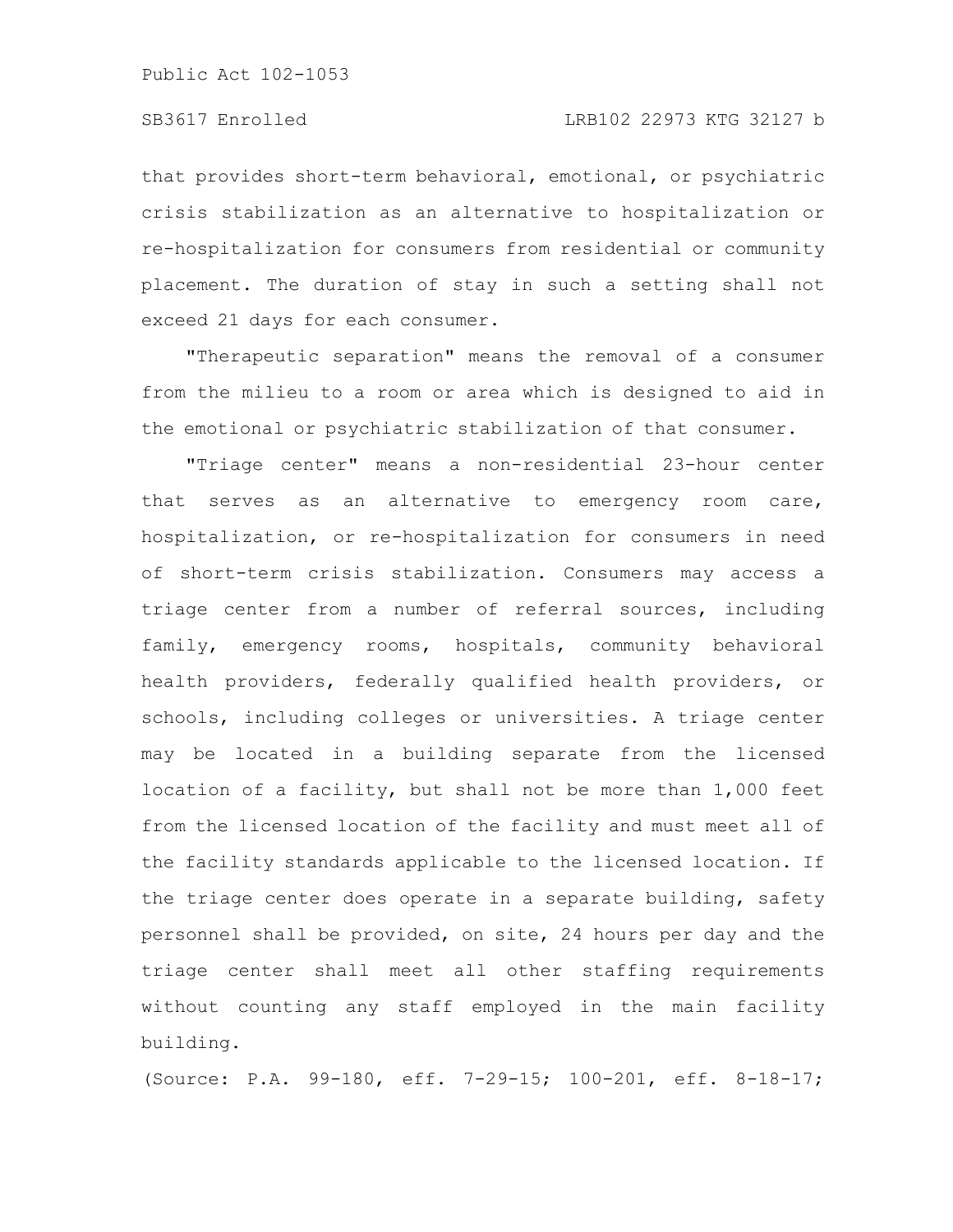SB3617 Enrolled LRB102 22973 KTG 32127 b

100-365, eff. 8-25-17.)

(210 ILCS 49/2-102.5 new)

Sec. 2-102.5. Psychiatric visits. For the purposes of this Act, any required psychiatric visit to a consumer may be conducted by an APRN or by a physician.

Section 5-10. The Clinical Psychologist Licensing Act is amended by changing Section 13 as follows:

(225 ILCS 15/13) (from Ch. 111, par. 5363)

(Section scheduled to be repealed on January 1, 2027)

Sec. 13. License renewal; restoration.

(a) The expiration date and renewal period for each license issued under this Act shall be set by rule. Every holder of a license under this Act may renew such license during the 90-day period immediately preceding the expiration date thereof upon payment of the required renewal fees and demonstrating compliance with any continuing education requirements. The Department shall adopt rules establishing minimum requirements of continuing education and means for verification of the completion of the continuing education requirements. The Department may, by rule, specify circumstances under which the continuing education requirements may be waived.

A clinical psychologist who has permitted his or her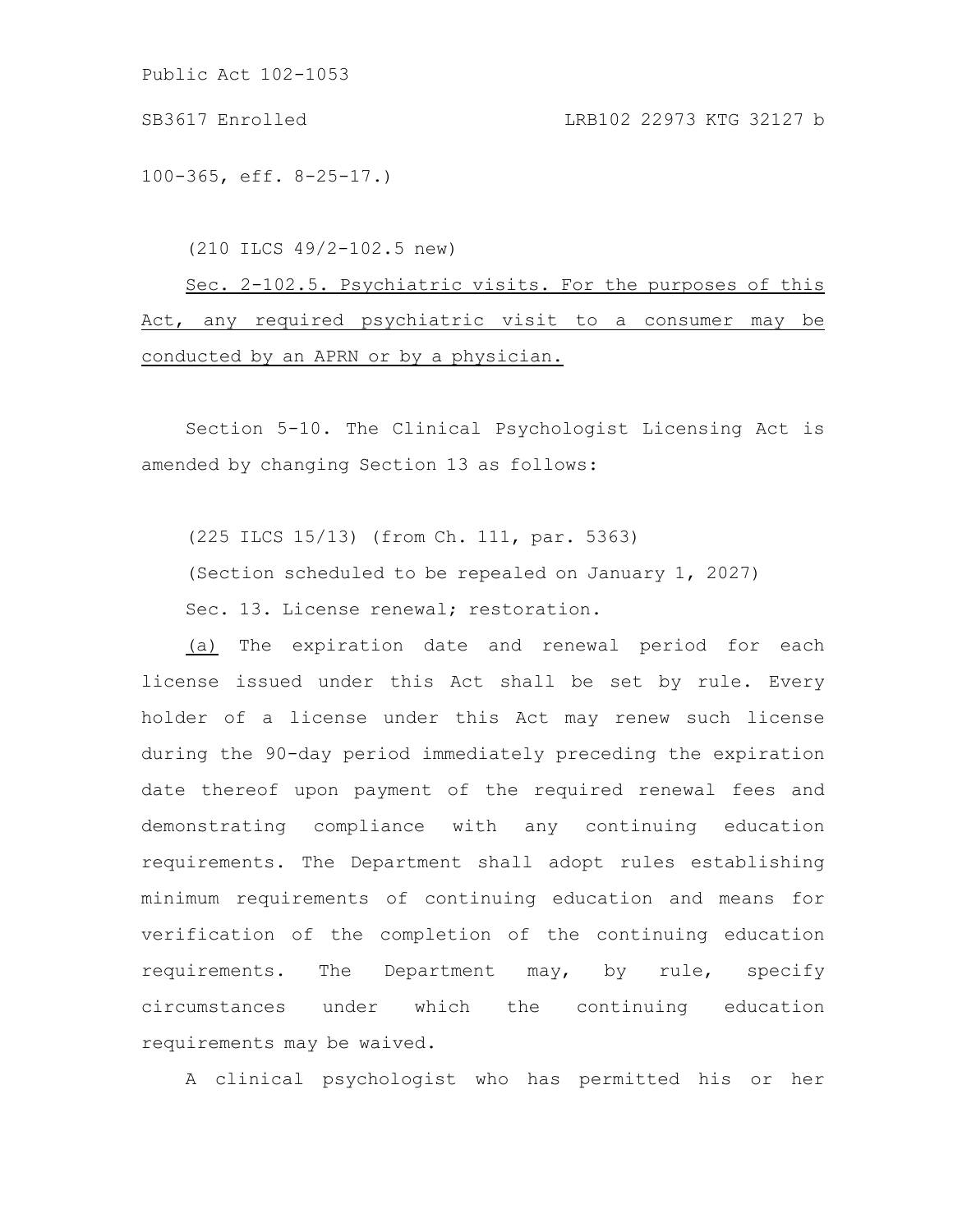### SB3617 Enrolled LRB102 22973 KTG 32127 b

license to expire or who has had his or her license on inactive status may have his or her license restored by making application to the Department and filing proof acceptable to the Department, as defined by rule, of his or her fitness to have his or her license restored, including evidence certifying to active practice in another jurisdiction satisfactory to the Department and by paying the required restoration fee.

If the clinical psychologist has not maintained an active practice in another jurisdiction satisfactory to the Department, the Board shall determine, by an evaluation program established by rule, his or her fitness to resume active status and may require the clinical psychologist to complete a period of supervised professional experience and may require successful completion of an examination.

However, any clinical psychologist whose license expired while he or she was (1) in Federal Service on active duty with the Armed Forces of the United States, or the State Militia called into service or training, or (2) in training or education under the supervision of the United States preliminary to induction into the military service, may have his or her license renewed or restored without paying any lapsed renewal fees if within 2 years after honorable termination of such service, training or education he or she furnishes the Department with satisfactory evidence to the effect that he or she has been so engaged and that his or her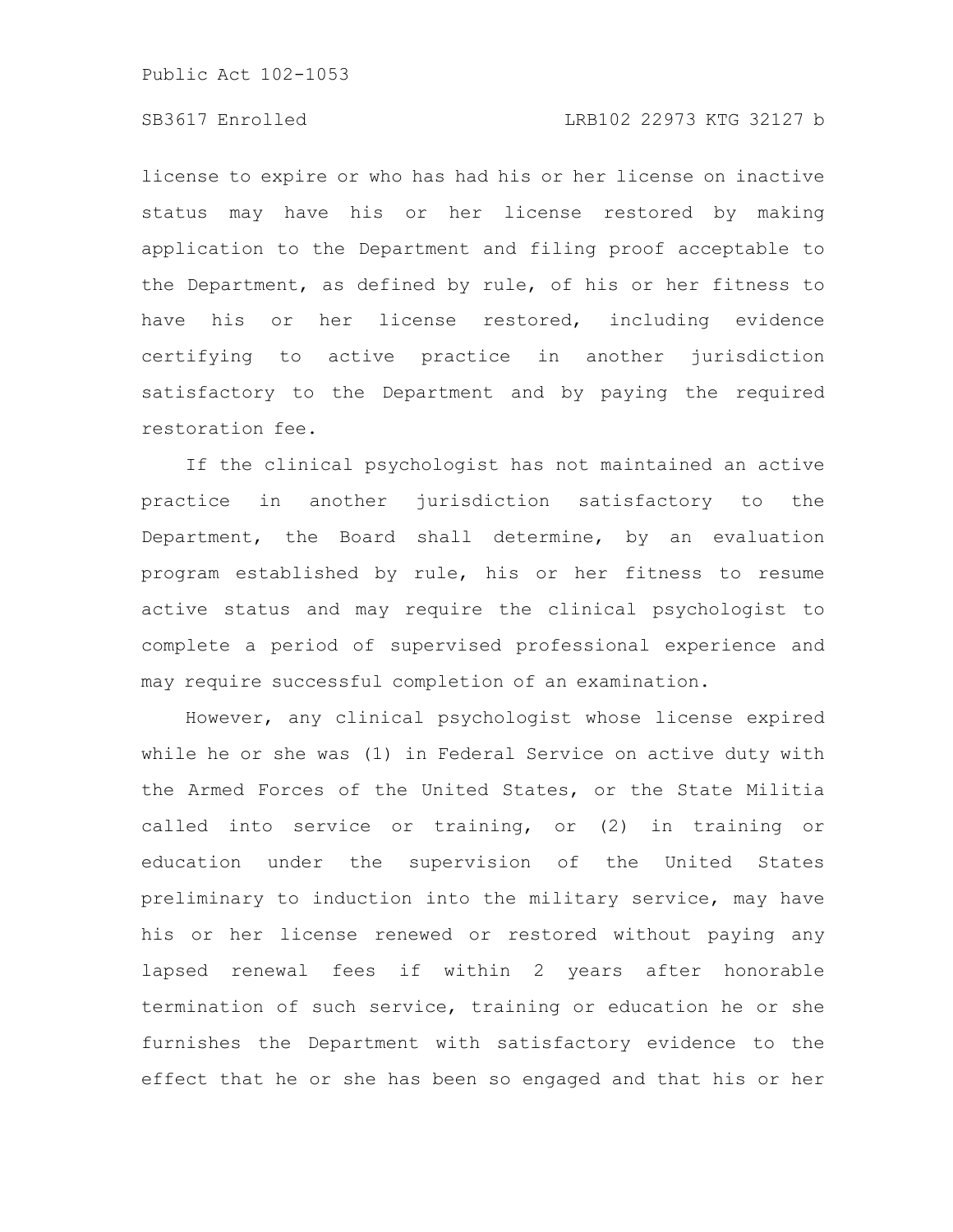SB3617 Enrolled LRB102 22973 KTG 32127 b

service, training or education has been so terminated.

(b) Notwithstanding any other provision of law, the following requirements for restoration of an inactive or expired license of less than 5 years as set forth in subsection (a) are suspended for any licensed clinical psychologist who has had no disciplinary action taken against his or her license in this State or in any other jurisdiction during the entire period of licensure: proof of fitness, certification of active practice in another jurisdiction, and the payment of a renewal fee. An individual may not restore his or her license in accordance with this subsection more than once.

(Source: P.A. 96-1050, eff. 1-1-11.)

Section 5-15. The Clinical Social Work and Social Work Practice Act is amended by changing Section 11 as follows:

(225 ILCS 20/11) (from Ch. 111, par. 6361)

(Section scheduled to be repealed on January 1, 2028)

Sec. 11. Licenses; renewal; restoration; person in military service; inactive status.

(a) The expiration date and renewal period for each license issued under this Act shall be set by rule. The licensee may renew a license during the 60-day period preceding its expiration date by paying the required fee and by demonstrating compliance with any continuing education requirements. The Department shall adopt rules establishing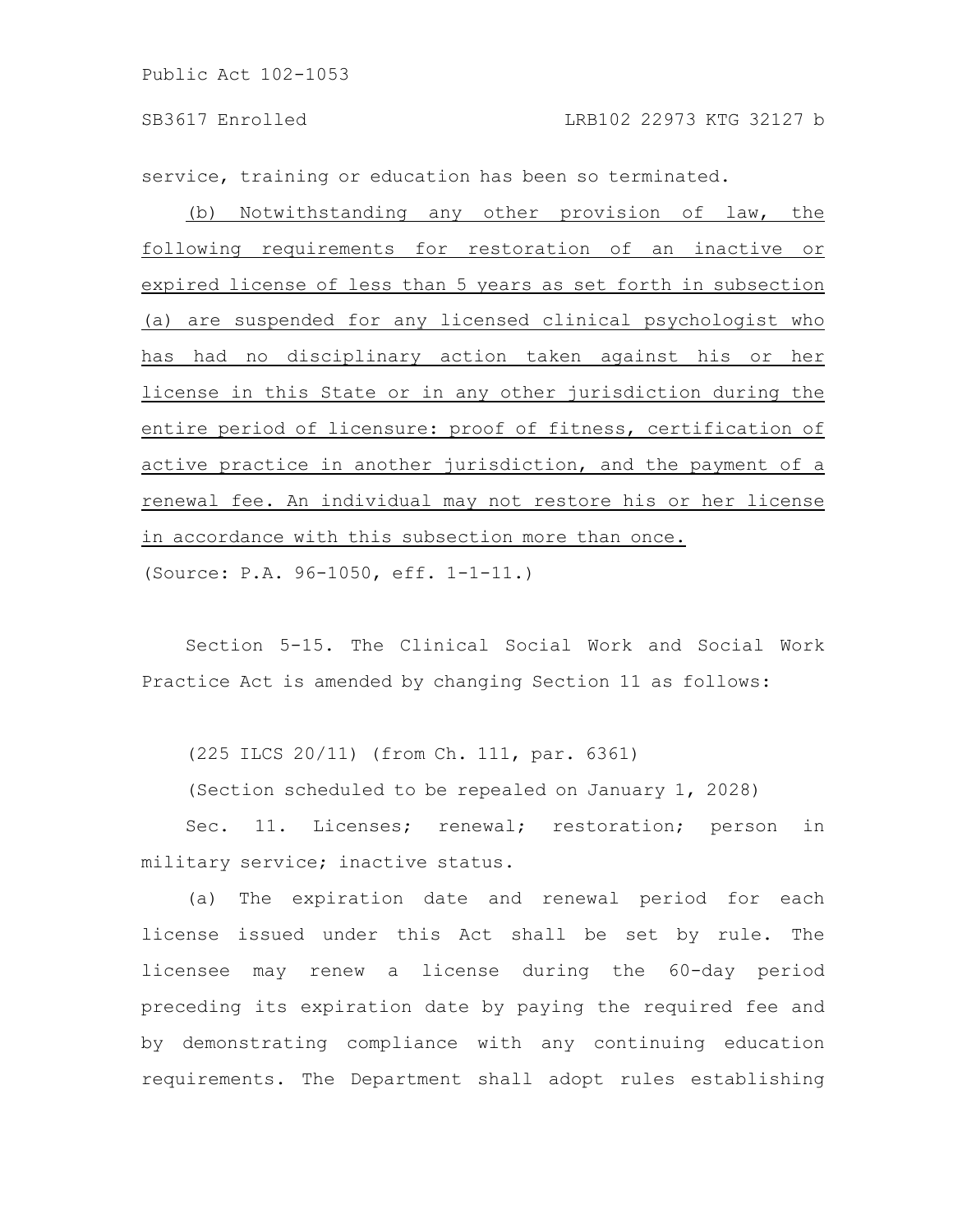minimum requirements of continuing education and means for verification of the completion of the continuing education requirements. The Department may, by rule, specify circumstances under which the continuing education requirements may be waived.

(b) Any person who has permitted a license to expire or who has a license on inactive status may have it restored by submitting an application to the Department and filing proof of fitness, as defined by rule, to have the license restored, including, if appropriate, evidence which is satisfactory to the Department certifying the active practice of clinical social work or social work in another jurisdiction and by paying the required fee.

(b-5) If the person has not maintained an active practice in another jurisdiction which is satisfactory to the Department, the Department shall determine the person's fitness to resume active status. The Department may also require the person to complete a specific period of evaluated clinical social work or social work experience and may require successful completion of an examination for clinical social workers.

(b-7) Notwithstanding any other provision of this Act, any person whose license expired while on active duty with the armed forces of the United States, while called into service or training with the State Militia or in training or education under the supervision of the United States government prior to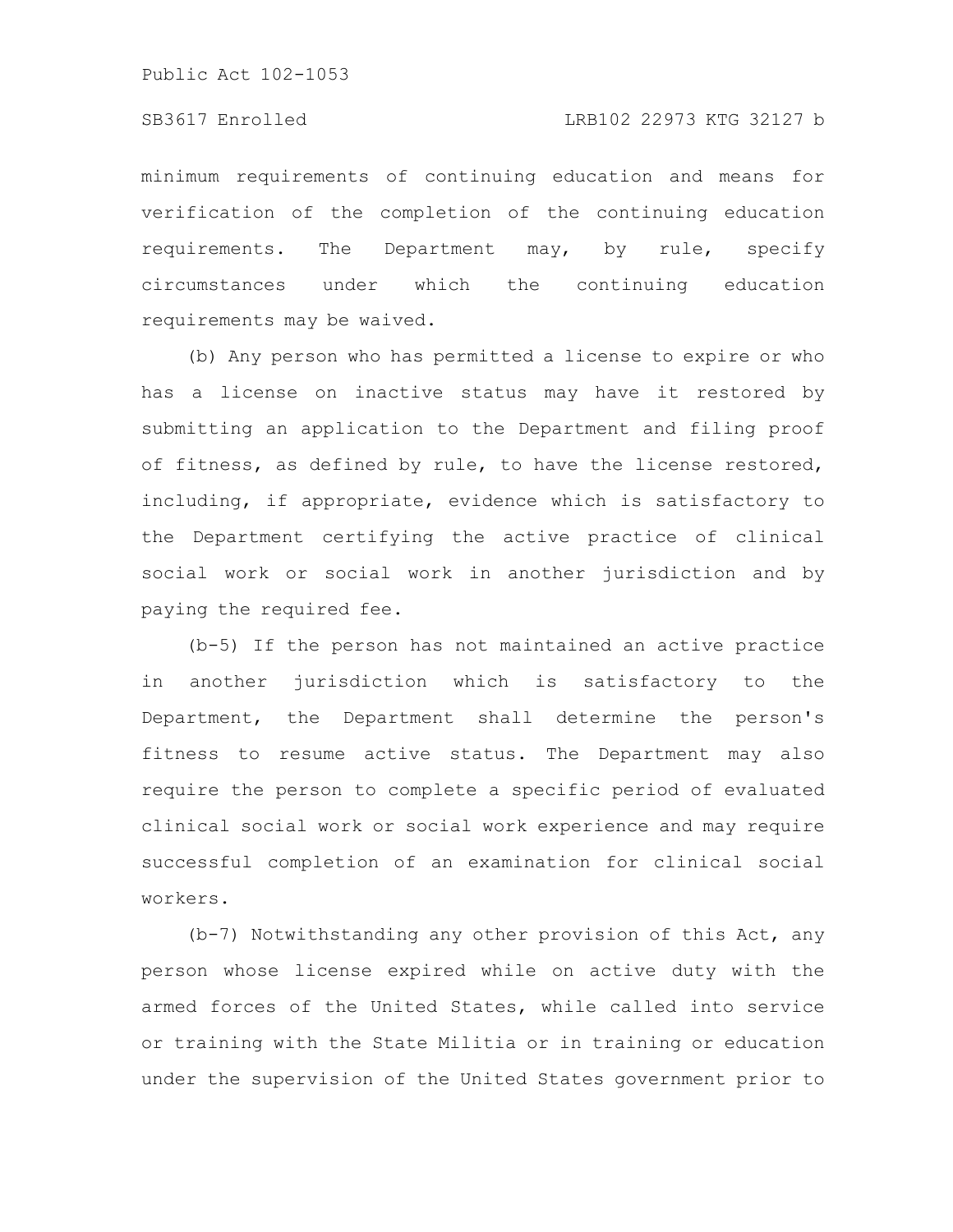#### SB3617 Enrolled LRB102 22973 KTG 32127 b

induction into the military service may have his or her license restored without paying any renewal fees if, within 2 years after the honorable termination of that service, training or education, except under conditions other than honorable, the Department is furnished with satisfactory evidence that the person has been so engaged and that the service, training or education has been so terminated.

(c) A license to practice shall not be denied any applicant because of the applicant's race, religion, creed, national origin, political beliefs or activities, age, sex, sexual orientation, or physical impairment.

- (d) (Blank).
- (e) (Blank).
- (f) (Blank).

(g) The Department shall indicate on each license the academic degree of the licensee.

(h) Notwithstanding any other provision of law, the following requirements for restoration of an inactive or expired license of 5 years or less as set forth in subsections (b) and (b-5) are suspended for any licensed clinical social worker who has had no disciplinary action taken against his or her license in this State or in any other jurisdiction during the entire period of licensure: proof of fitness, certification of active practice in another jurisdiction, and the payment of a fee or renewal fee. An individual may not restore his or her license in accordance with this subsection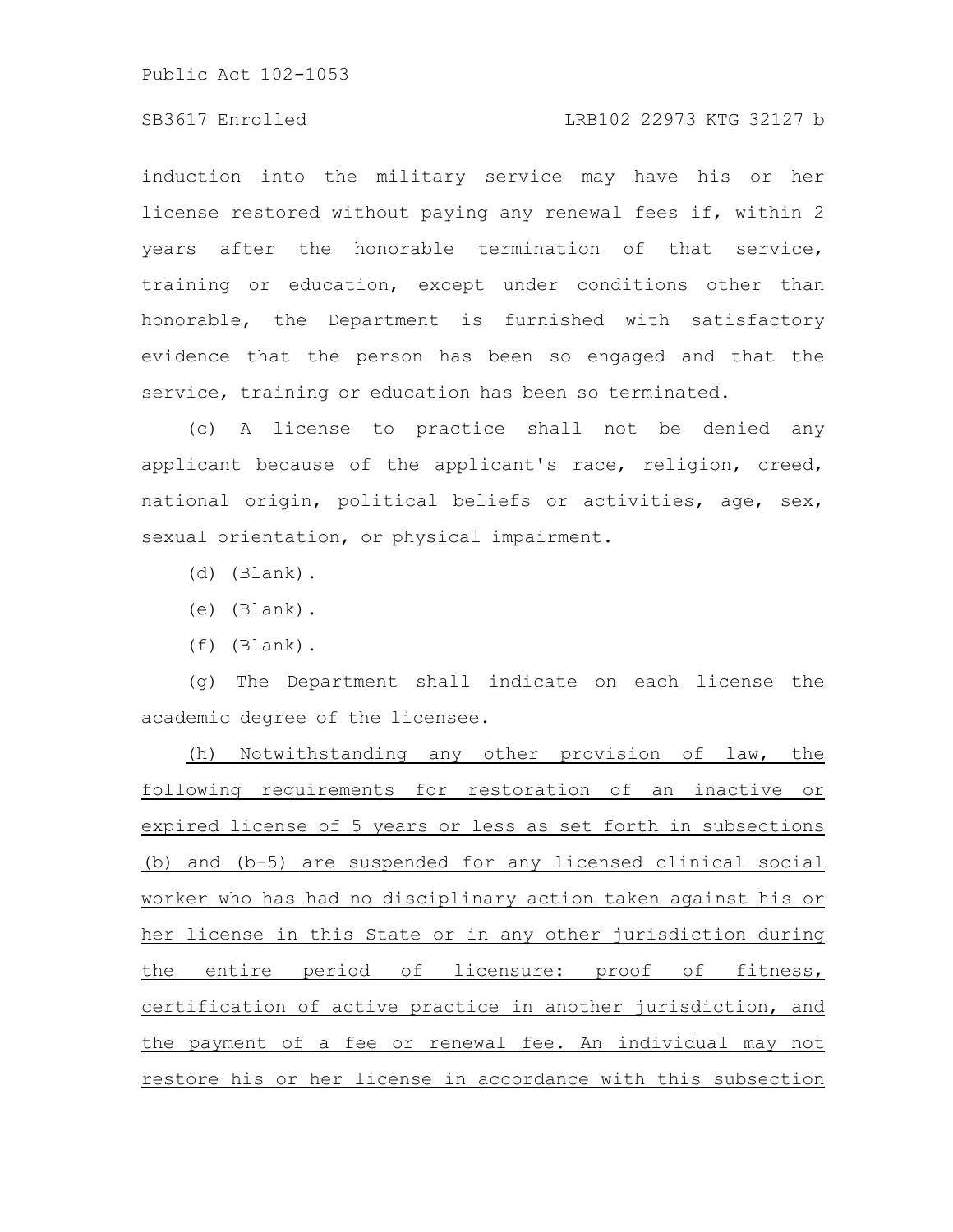SB3617 Enrolled LRB102 22973 KTG 32127 b

more than once.

(Source: P.A. 102-326, eff. 1-1-22.)

Section 5-20. The Professional Counselor and Clinical Professional Counselor Licensing and Practice Act is amended by changing Section 50 as follows:

(225 ILCS 107/50)

(Section scheduled to be repealed on January 1, 2023)

Sec. 50. Licenses; renewal; restoration; person in military service; inactive status.

(a) The expiration date and renewal period for each license issued under this Act shall be set by rule. As a condition for renewal of a license, the licensee shall be required to complete continuing education in accordance with rules established by the Department.

(b) Any person who has permitted a license to expire or who has a license on inactive status may have it restored by submitting an application to the Department and filing proof of fitness acceptable to the Department, to have the license restored, including, if appropriate, evidence which is satisfactory to the Department certifying the active practice of professional counseling or clinical professional counseling in another jurisdiction and by paying the required fee.

(c) If the person has not maintained an active practice in another jurisdiction which is satisfactory to the Department,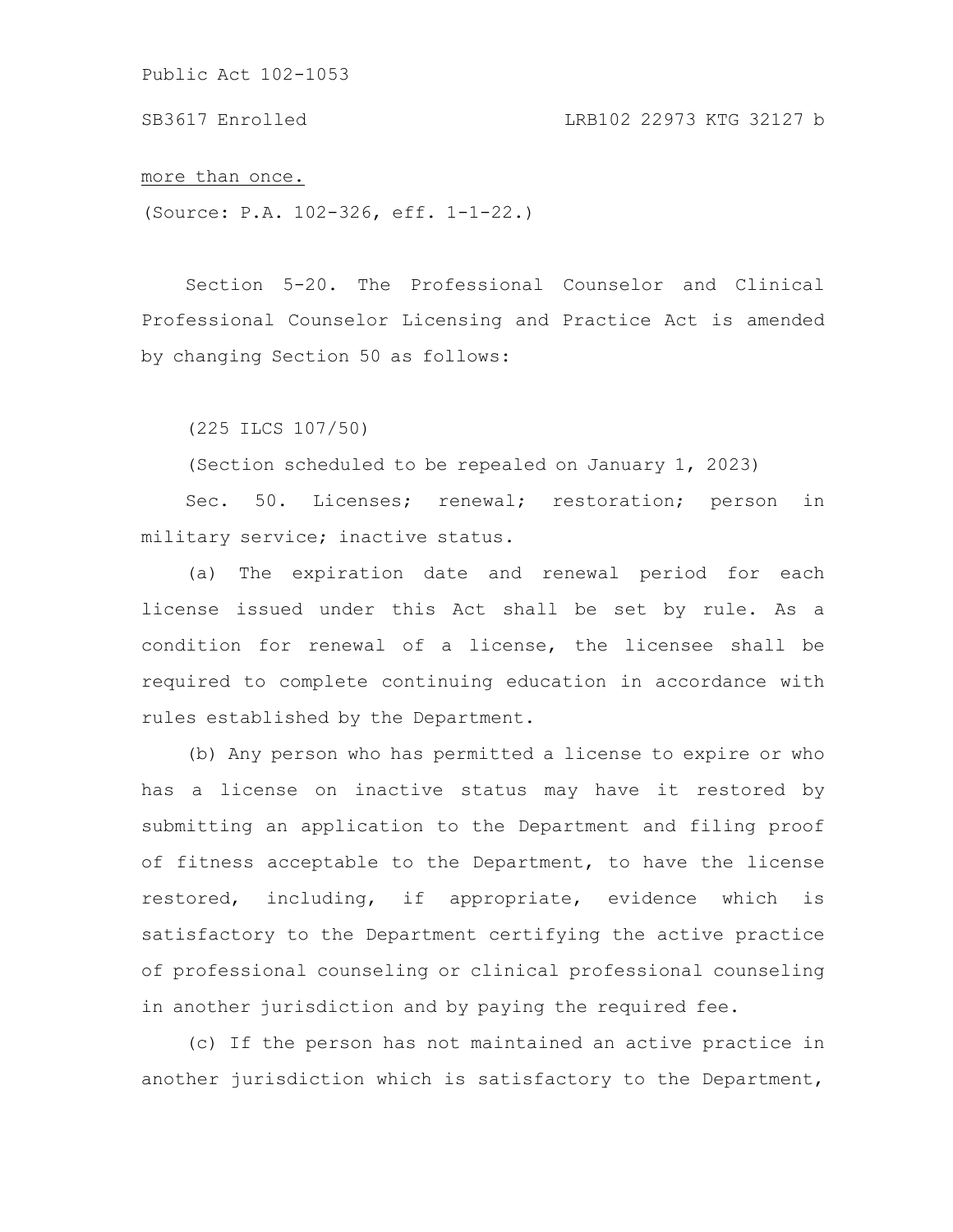#### SB3617 Enrolled LRB102 22973 KTG 32127 b

the Department shall determine, by an evaluation program established by rule, the person's fitness to resume active status and shall establish procedures and requirements for restoration.

(d) However, any person whose license expired while he or she was (i) in federal service on active duty with the armed forces of the United States or the State Militia or (ii) in training or education under the supervision of the United States government prior to induction into the military service may have his or her license restored without paying any lapsed renewal fees if, within 2 years after the honorable termination of such service, training, or education, the Department is furnished with satisfactory evidence that the person has been so engaged and that such service, training, or education has been so terminated.

(e) A license to practice shall not be denied any applicant because of the applicant's race, religion, creed, national origin, political beliefs or activities, age, sex, sexual orientation, or physical impairment.

(f) Any person requesting restoration from inactive status shall (i) be required to pay the current renewal fee, (ii) meet continuing education requirements, and (iii) be required to restore his or her license as provided in this Act.

(g) Notwithstanding any other provision of law, the following requirements for restoration of an inactive or expired license of 5 years or less as set forth in subsections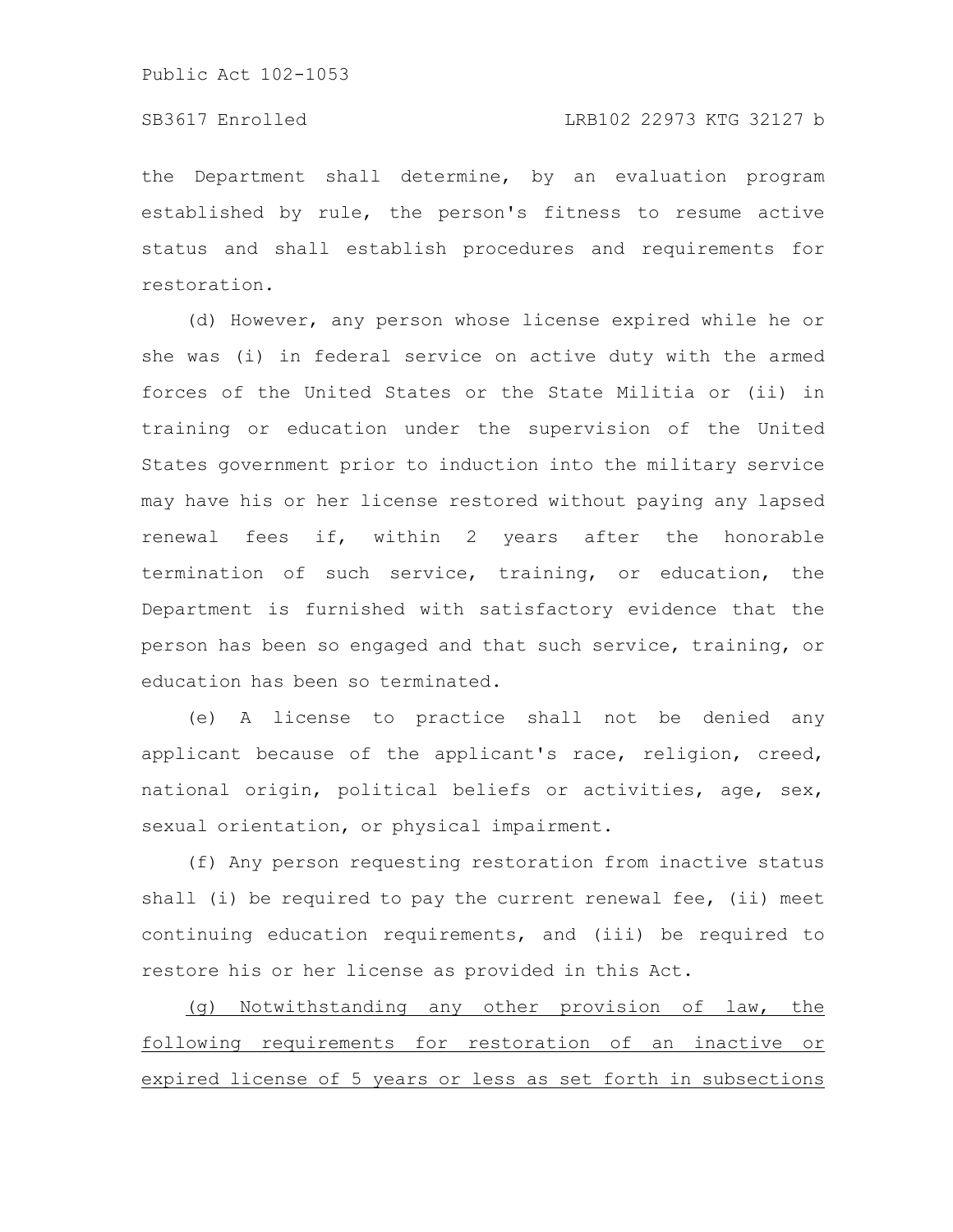#### SB3617 Enrolled LRB102 22973 KTG 32127 b

(b), (c), and (f) are suspended for any licensed clinical professional counselor who has had no disciplinary action taken against his or her license in this State or in any other jurisdiction during the entire period of licensure: proof of fitness, certification of active practice in another jurisdiction, and the payment of a renewal fee. An individual may not restore his or her license in accordance with this subsection more than once.

(Source: P.A. 97-706, eff. 6-25-12.)

#### Article 15.

Section 15-5. The Clinical Social Work and Social Work Practice Act is amended by changing Section 12.5 as follows:

(225 ILCS 20/12.5)

(Section scheduled to be repealed on January 1, 2028)

Sec. 12.5. Endorsement. The Department may issue a license as a clinical social worker or as a social worker, without the required examination, to an applicant licensed under the laws of another jurisdiction if the requirements for licensure in that jurisdiction are, on the date of licensure, substantially equivalent to the requirements of this Act or to any person who, at the time of his or her licensure, possessed individual qualifications that were substantially equivalent to the requirements then in force in this State. An applicant under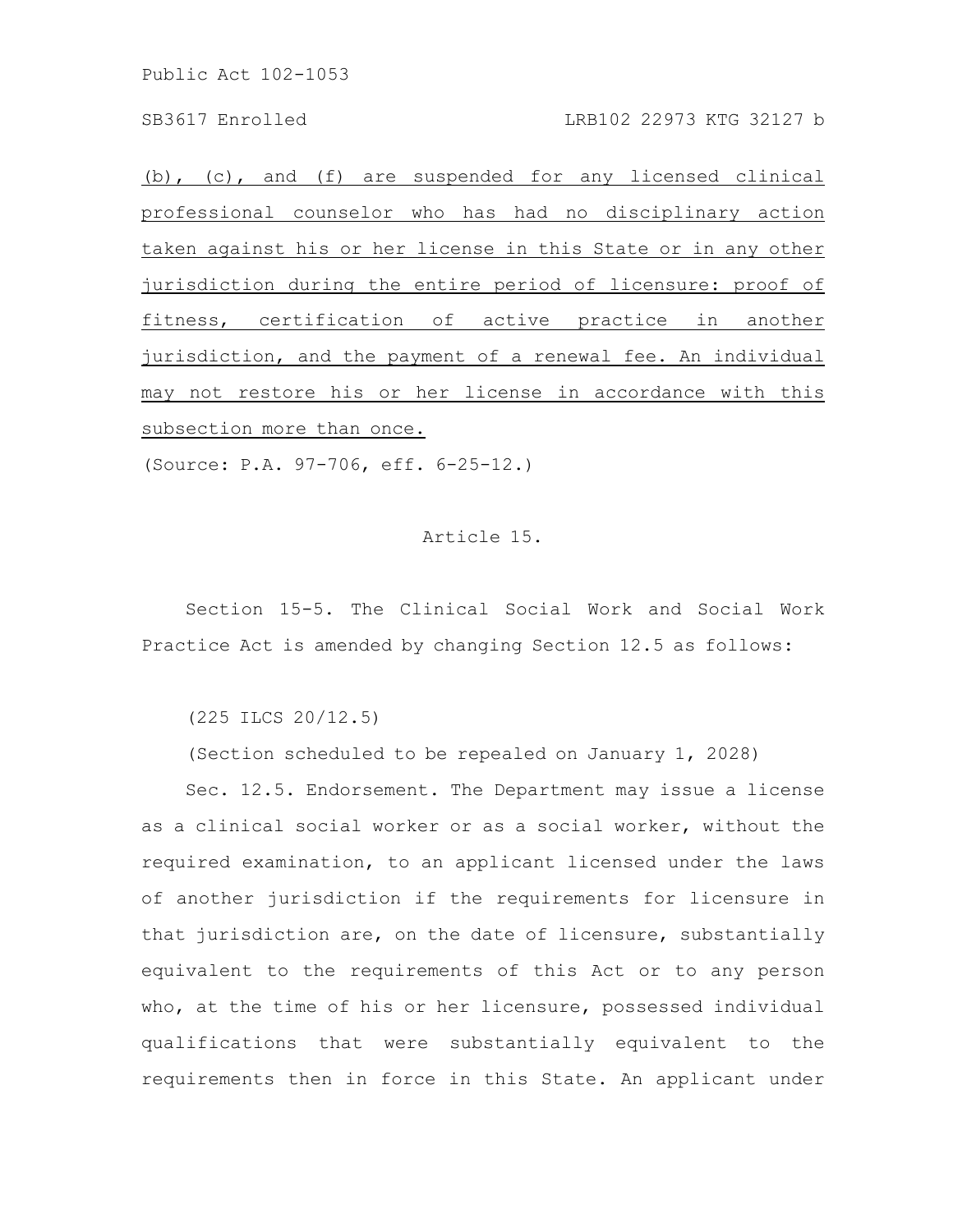this Section shall pay the required fees.

An individual applying for licensure as a clinical social worker who has been licensed at the independent level in another United States jurisdiction for  $5$   $\overline{10}$  consecutive years without discipline is not required to submit proof of completion of the education and supervised clinical professional experience required in paragraph (3) of Section 9 and proof of passage of the examination required in paragraph (4) of Section 9. Individuals with 5 10 consecutive years of experience must submit certified verification of licensure from the jurisdiction in which the applicant practiced and must comply with all other licensing requirements and pay all required fees.

If the accuracy of any submitted documentation or the relevance or sufficiency of the course work or experience is questioned by the Department or the Board because of a lack of information, discrepancies or conflicts in information given, or a need for clarification, the applicant seeking licensure may be required to provide additional information.

An applicant has 3 years from the date of application to complete the application process. If the process has not been completed within 3 years, the application shall be denied, the fee shall be forfeited, and the applicant must reapply and meet the requirements in effect at the time of reapplication. (Source: P.A. 100-766, eff. 1-1-19.)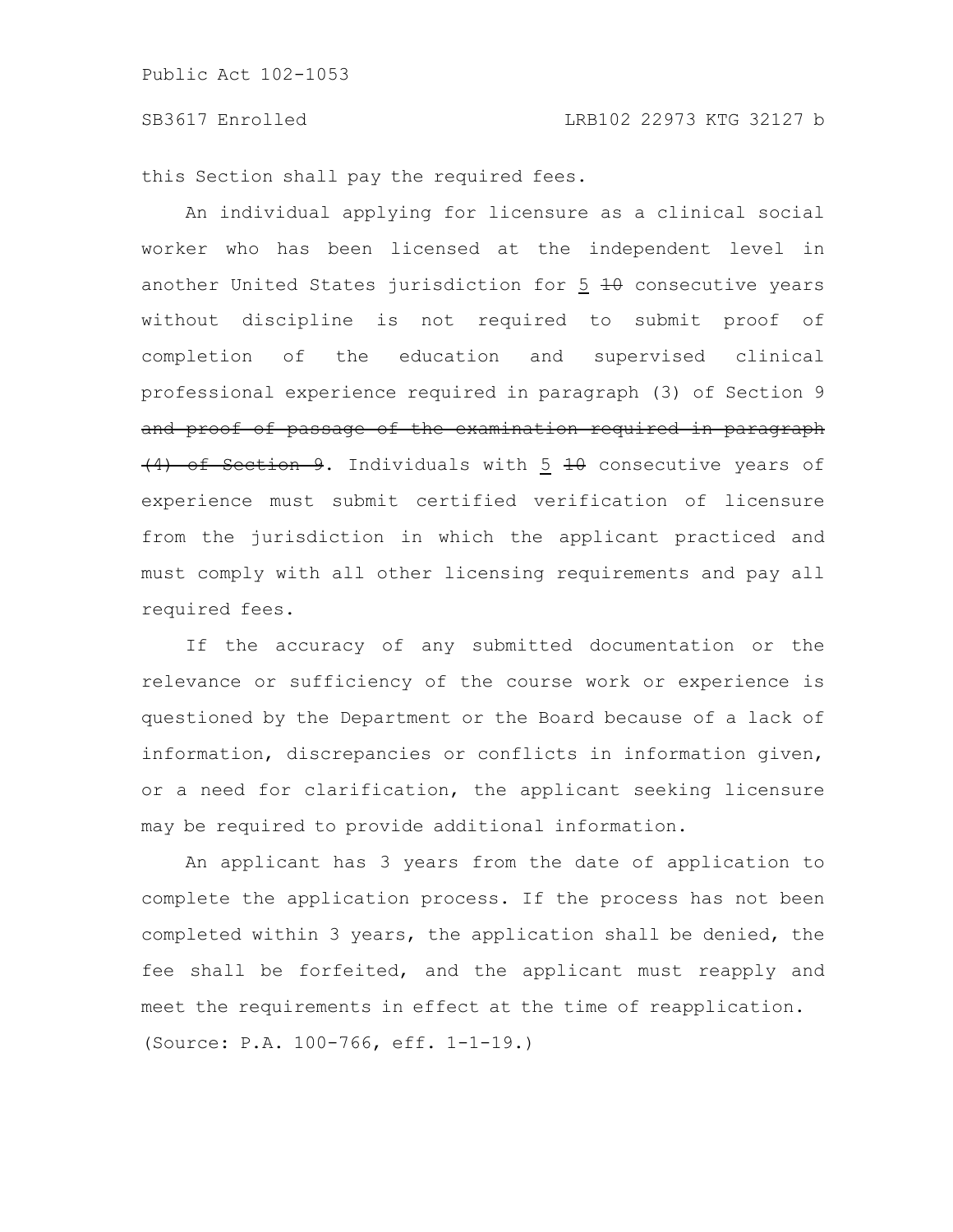Section 15-10. The Marriage and Family Therapy Licensing Act is amended by changing Section 65 as follows:

(225 ILCS 55/65) (from Ch. 111, par. 8351-65)

(Section scheduled to be repealed on January 1, 2027)

Sec. 65. Endorsement. The Department may issue a license as a licensed marriage and family therapist, without the required examination, to an applicant licensed under the laws of another state if the requirements for licensure in that state are, on the date of licensure, substantially equivalent to the requirements of this Act or to a person who, at the time of his or her application for licensure, possessed individual qualifications that were substantially equivalent to the requirements then in force in this State. An applicant under this Section shall pay all of the required fees.

An individual applying for licensure as a licensed marriage and family therapist who has been licensed at the independent level in another United States jurisdiction for 5  $\pm\theta$  consecutive years without discipline is not required to submit proof of completion of the education, professional experience, and supervision required in Section 40. Individuals with 5 10 consecutive years of experience must submit certified verification of licensure from the jurisdiction in which the applicant practiced and must comply with all other licensing requirements and pay all required fees.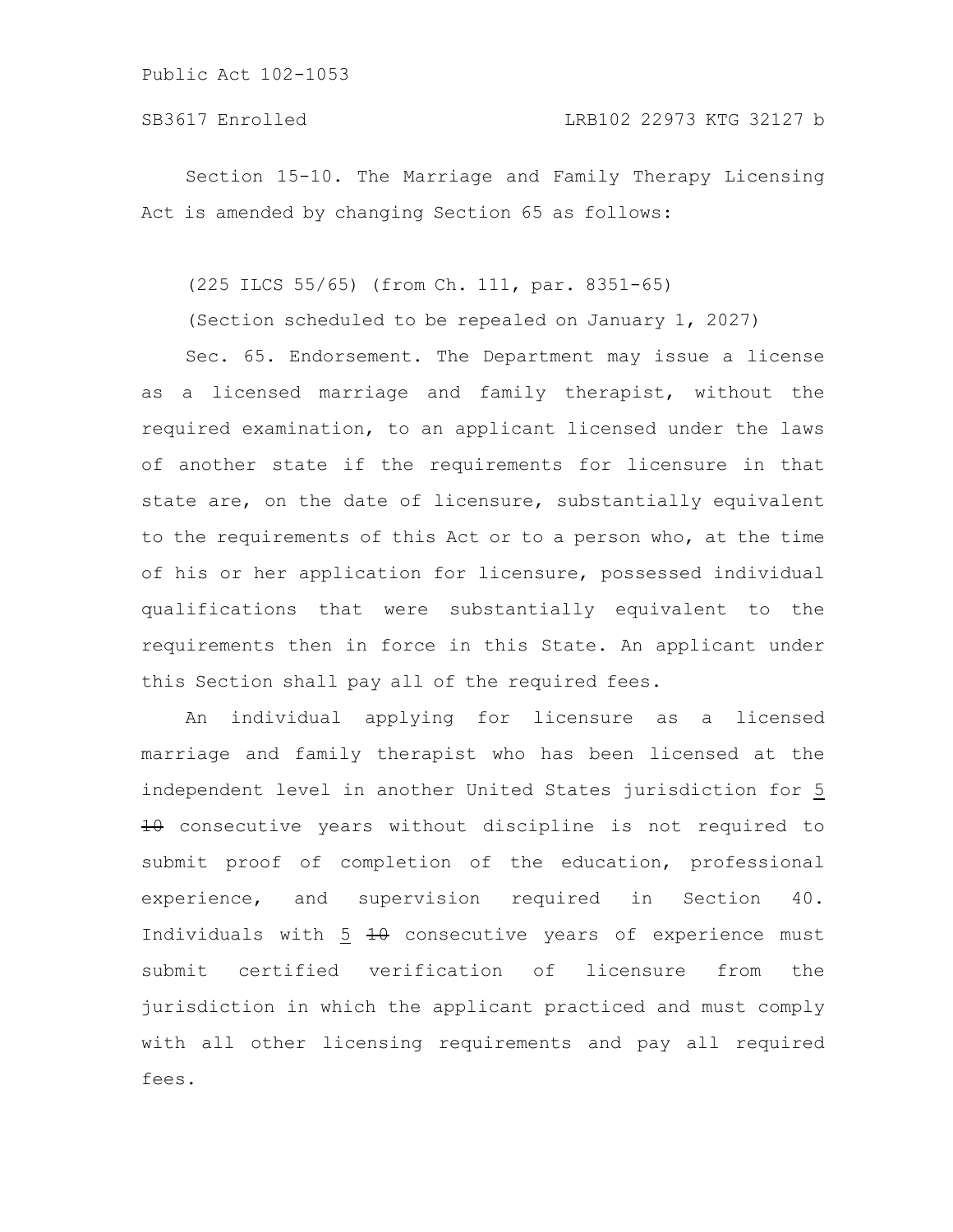### SB3617 Enrolled LRB102 22973 KTG 32127 b

If the accuracy of any submitted documentation or the relevance or sufficiency of the course work or experience is questioned by the Department or the Board because of a lack of information, discrepancies or conflicts in information given, or a need for clarification, the applicant seeking licensure may be required to provide additional information.

Applicants have 3 years from the date of application to complete the application process. If the process has not been completed within the 3 years, the application shall be denied, the fee shall be forfeited, and the applicant must reapply and meet the requirements in effect at the time of reapplication. (Source: P.A. 100-372, eff. 8-25-17; 100-766, eff. 1-1-19.)

Section 15-20. The Professional Counselor and Clinical Professional Counselor Licensing and Practice Act is amended by changing Section 70 as follows:

(225 ILCS 107/70)

(Section scheduled to be repealed on January 1, 2023)

Sec. 70. Endorsement. The Department may issue a license as a licensed professional counselor or licensed clinical professional counselor, without the required examination, to (i) an applicant licensed under the laws of another state or United States jurisdiction whose standards in the opinion of the Department, were substantially equivalent at the date of his or her licensure in the other jurisdiction to the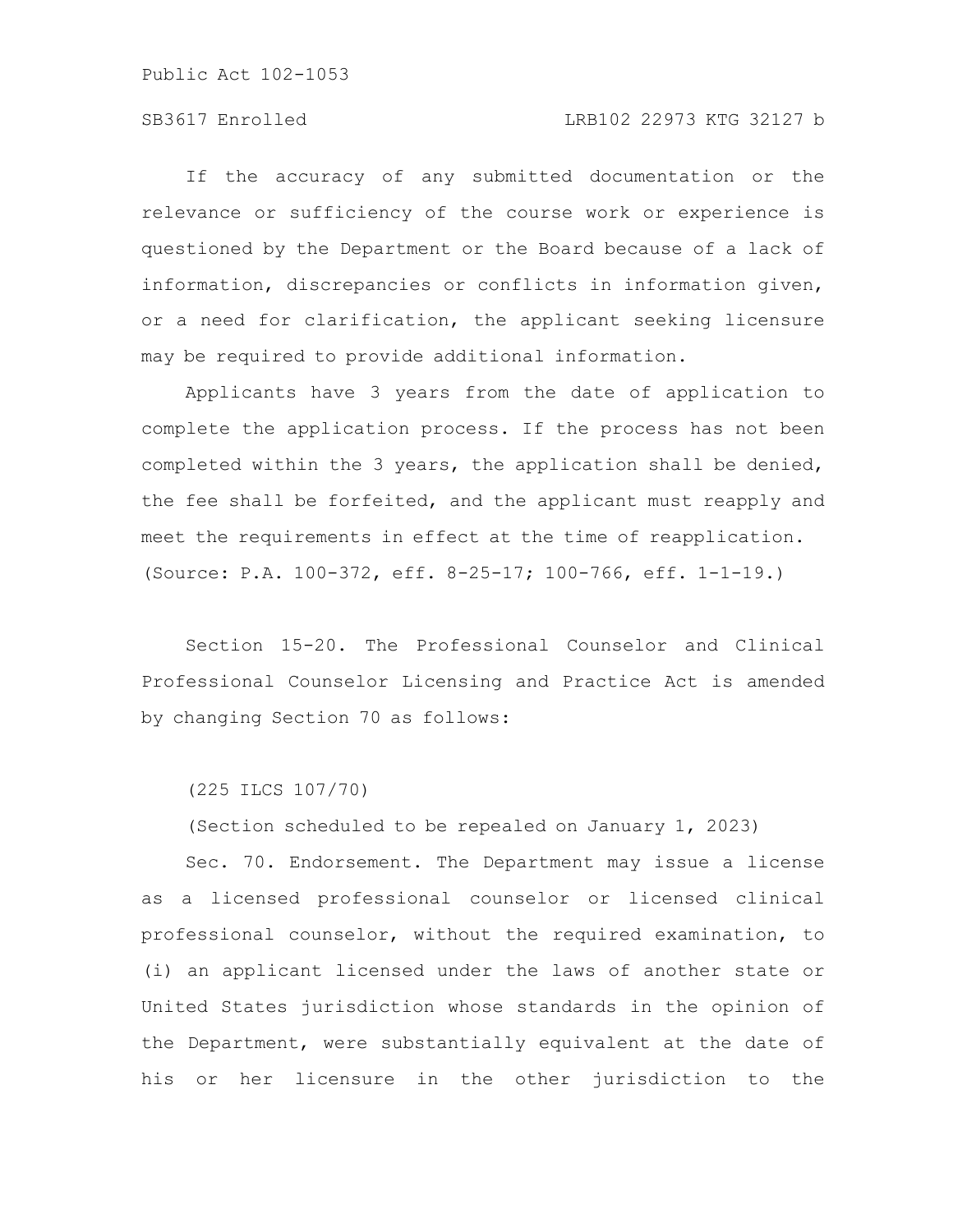requirements of this Act or (ii) any person who, at the time of licensure, possessed individual qualifications which were substantially equivalent to the requirements of this Act. Such an applicant shall pay all of the required fees.

An individual applying for licensure as a clinical professional counselor who has been licensed at the independent level in another United States jurisdiction for 5 10 consecutive years without discipline is not required to submit proof of completion of the education, supervised employment, or experience required in subsection (b) of Section 45. Individuals with  $5\overline{10}$  + consecutive years of experience must submit certified verification of licensure from the jurisdiction in which the applicant practiced and must comply with all other licensing requirements and pay all required fees.

If the accuracy of any submitted documentation or the relevance or sufficiency of the course work or experience is questioned by the Department or the Board because of a lack of information, discrepancies or conflicts in information given, or a need for clarification, the applicant seeking licensure may be required to provide additional information.

Applicants have 3 years from the date of application to complete the application process. If the process has not been completed within 3 years, the application shall be denied, the fee forfeited, and the applicant must reapply and meet the requirements in effect at the time of reapplication.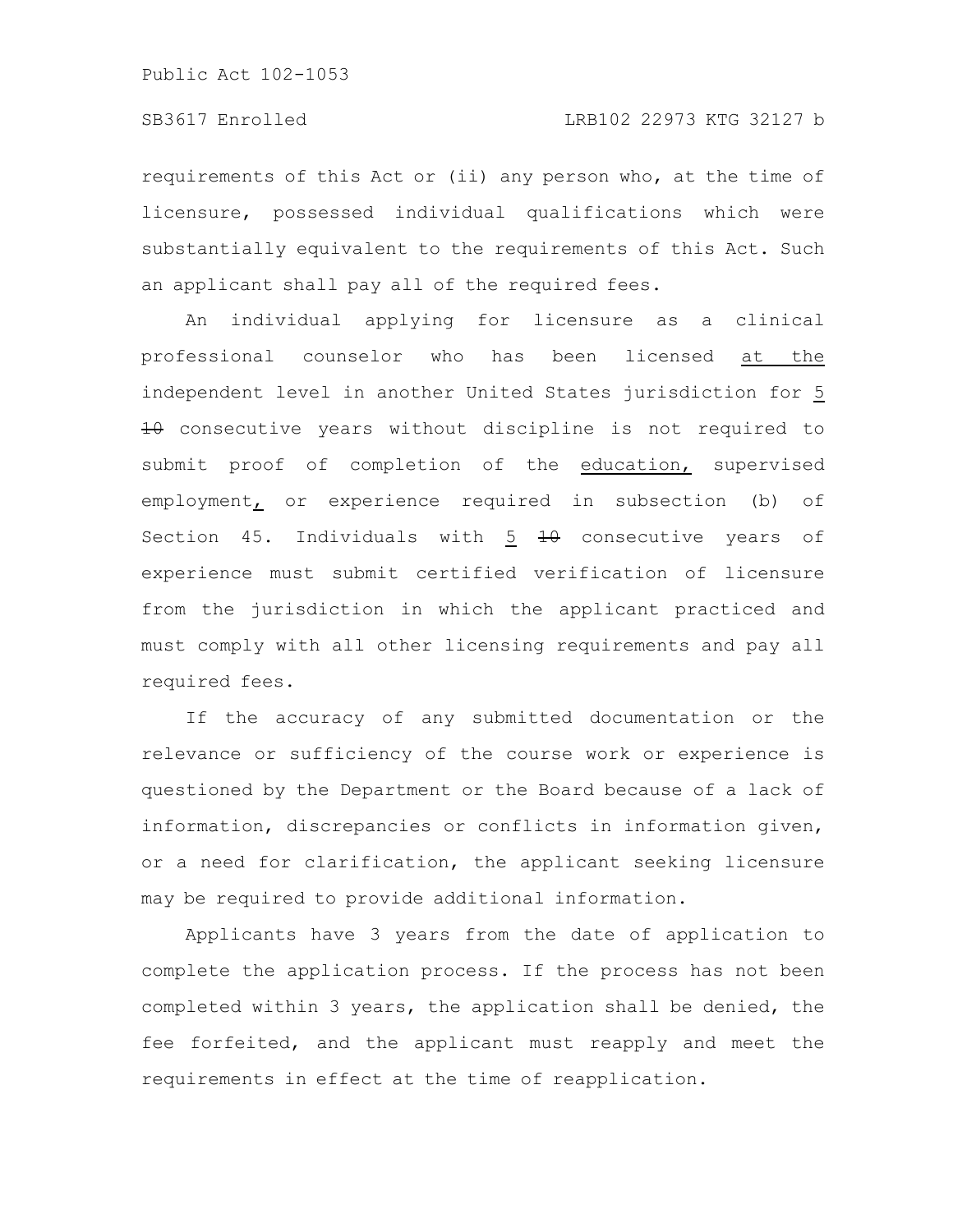SB3617 Enrolled LRB102 22973 KTG 32127 b

(Source: P.A. 100-766, eff. 1-1-19.)

Article 99.

Section 99-99. Effective date. This Act takes effect upon becoming law.